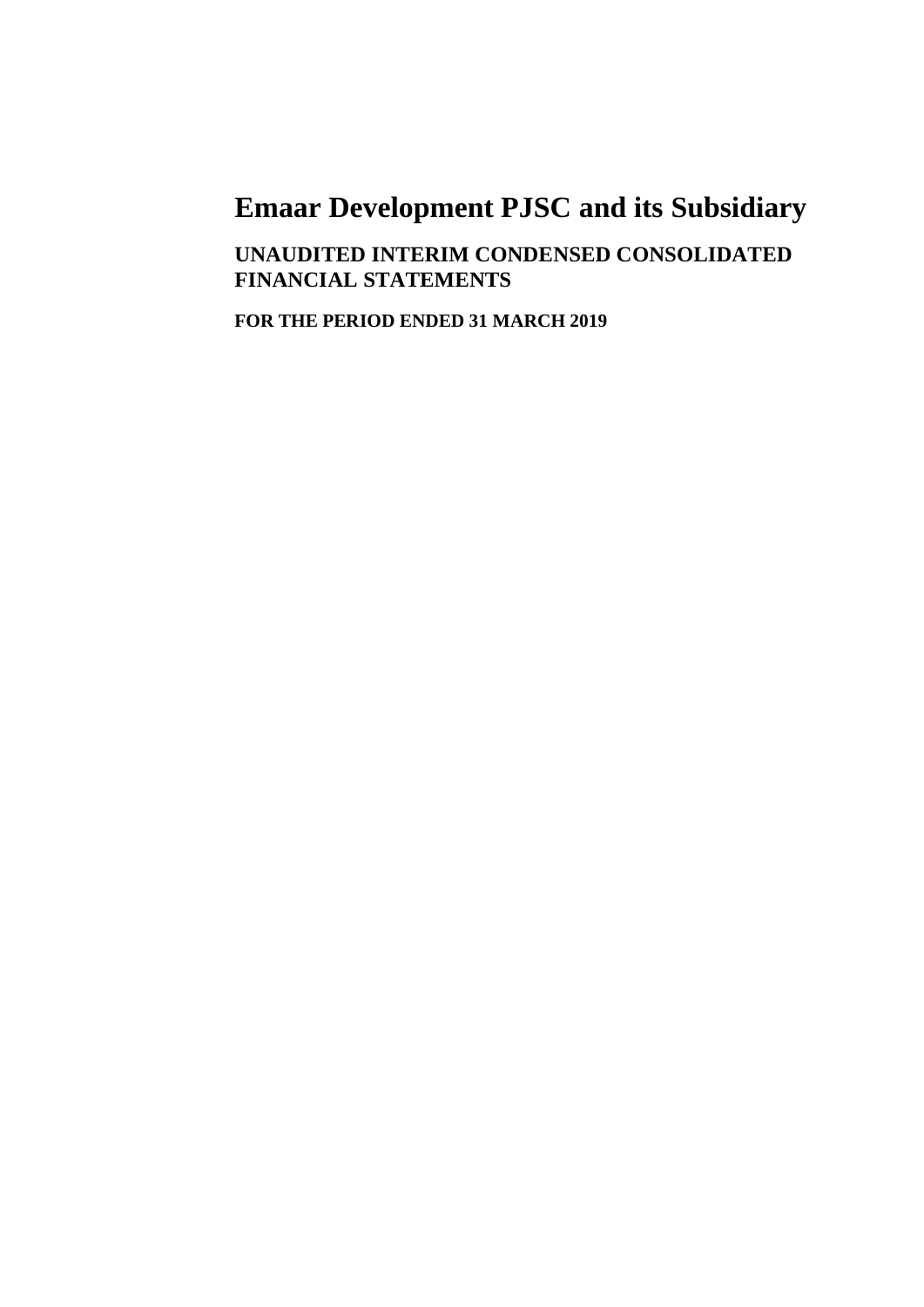**Unaudited Interim Condensed Consolidated Financial Statements For the Period Ended 31 March 2019**

**Table of Contents**

# **Pages**

| <b>Report on Review of Interim Condensed Consolidated Financial Statements</b> | 1              |
|--------------------------------------------------------------------------------|----------------|
| <b>Interim Consolidated Statement of Comprehensive Income</b>                  | $\overline{2}$ |
| <b>Interim Consolidated Statement of Financial Position</b>                    | 3              |
| <b>Interim Consolidated Statement of Changes in Equity</b>                     | $4 - 5$        |
| <b>Interim Consolidated Statement of Cash Flows</b>                            | 6              |
| <b>Notes to the Interim Condensed Consolidated Financial Statements</b>        | $7 - 26$       |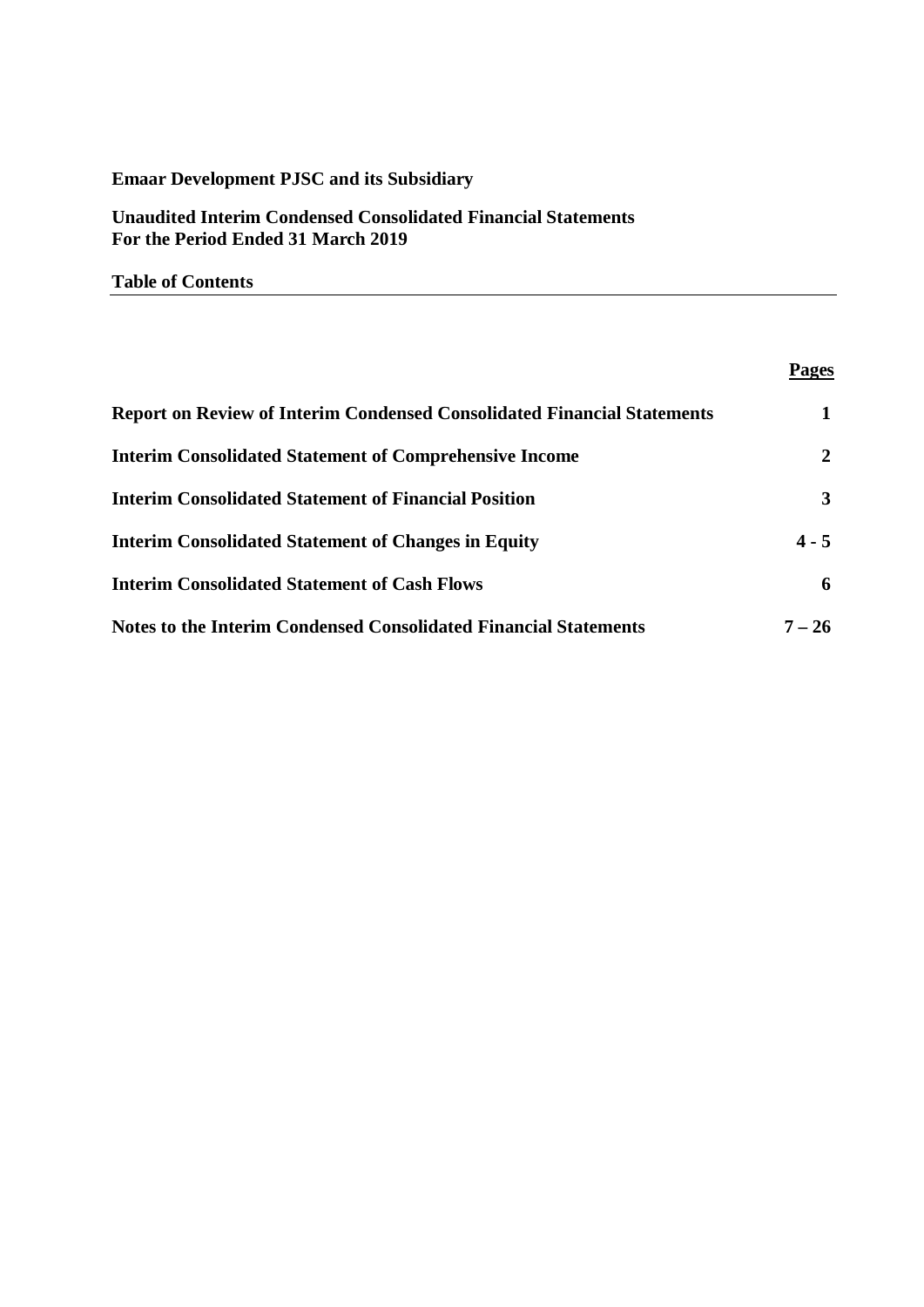

Ernst & Young P.O. Box 9267 28th Floor, Al Saqr Business Tower Sheikh Zayed Road Dubai, United Arab Emirates

Tel: +971 4 332 4000 Fax: +971 4.332 4004 dubai@ae.ey.com ey.com/mena

### REPORT ON REVIEW OF INTERIM CONDENSED CONSOLIDATED FINANCIAL STATEMENTS TO THE SHAREHOLDERS OF EMAAR DEVELOPMENT PJSC AND **ITS SUBSIDIARY**

### **Introduction**

We have reviewed the accompanying interim condensed consolidated financial statements of Emaar Development PJSC (the "Company") and its subsidiary (the "Group") as at 31 March 2019, comprising of the interim consolidated statement of financial position as at 31 March 2019, and the related interim consolidated statements of comprehensive income, statement of changes in equity and cash flows for the three-month period then ended and explanatory notes. Management is responsible for the preparation and presentation of these interim condensed consolidated financial statements in accordance with IAS 34 Interim Financial Reporting ("IAS 34"). Our responsibility is to express a conclusion on these interim condensed consolidated financial statements based on our review.

### **Scope of Review**

We conducted our review in accordance with International Standard on Review Engagements 2410, "Review of Interim Financial Information Performed by the Independent Auditor of the *Entity*". A review of interim financial information consists of making inquiries, primarily of persons responsible for financial and accounting matters, and applying analytical and other review procedures. A review is substantially less in scope than an audit conducted in accordance with International Standards on Auditing and, consequently, does not enable us to obtain assurance that we would become aware of all significant matters that might be identified in an audit. Accordingly, we do not express an audit opinion.

### **Conclusion**

Based on our review, nothing has come to our attention that causes us to believe that the accompanying interim condensed consolidated financial statements are not prepared, in all material respects, in accordance with IAS 34.

For Ernst & Young

Signed by: Anthony O'Sullivan Partner Registration No: 687

13 May 2019

Dubai, United Arab Emirates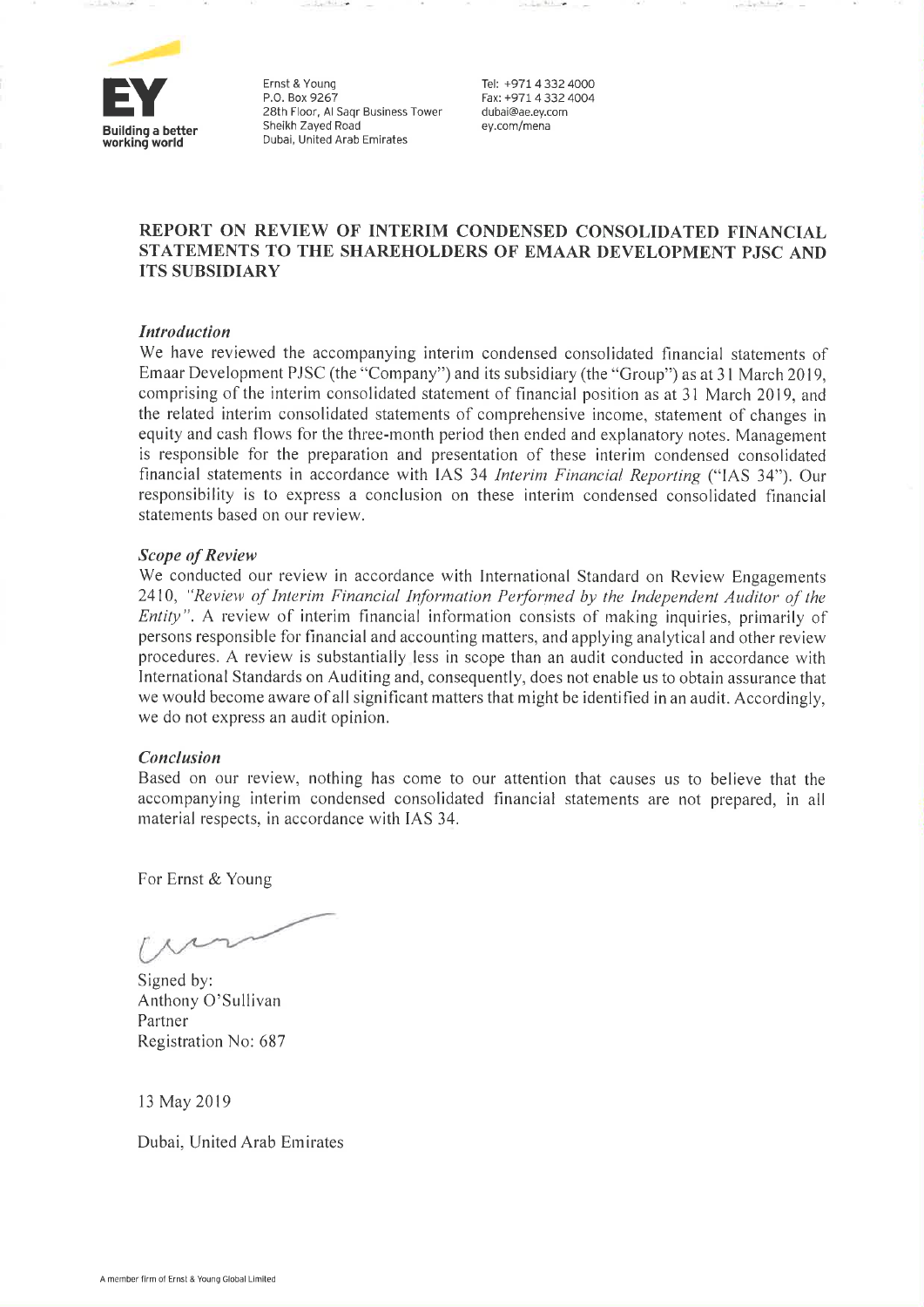# INTERIM CONSOLIDATED STATEMENT OF COMPREHENSIVE INCOME

For the period ended 31 March 2019 (Unaudited)

|                                                                                                                                                                                                                                                            | <b>Notes</b> | $(US$ 1.00 = AED 3.673)$                                                      |                                                                                 |  |
|------------------------------------------------------------------------------------------------------------------------------------------------------------------------------------------------------------------------------------------------------------|--------------|-------------------------------------------------------------------------------|---------------------------------------------------------------------------------|--|
|                                                                                                                                                                                                                                                            |              | 1 January<br>2019 to<br>31 March<br>2019<br><b>AED'000</b>                    | 1 January<br>2018 to<br>31 March<br>2018<br>AED'000                             |  |
| Revenue                                                                                                                                                                                                                                                    | 4            | 3,340,647                                                                     | 3,265,217                                                                       |  |
| Cost of revenue                                                                                                                                                                                                                                            | 4            | (1,938,406)                                                                   | (1,857,127)                                                                     |  |
| <b>GROSS PROFIT</b>                                                                                                                                                                                                                                        |              | 1,402,241                                                                     | 1,408,090                                                                       |  |
| Selling, general and administrative expenses<br>Finance income<br>Finance costs<br>Other income<br>Share of results of joint ventures<br><b>PROFIT FOR THE PERIOD</b><br>Other comprehensive income<br>TOTAL COMPREHENSIVE INCOME<br><b>FOR THE PERIOD</b> | 5<br>6       | (363,213)<br>33,926<br>(57, 297)<br>4,034<br>11,069<br>1,030,760<br>1,030,760 | (259, 248)<br>30,844<br>(36, 553)<br>13,095<br>12,120<br>1,168,348<br>1,168,348 |  |
| <b>ATTRIBUTABLE TO:</b><br>Owners of the Parent<br>Non-controlling interest                                                                                                                                                                                |              | 750,951<br>279,809<br>1,030,760                                               | 819,256<br>349,092<br>1,168,348                                                 |  |
| Earnings per share attributable to the owners of the Parent:<br>- basic and diluted earnings per share (AED)                                                                                                                                               |              | 0.19                                                                          | 0.20                                                                            |  |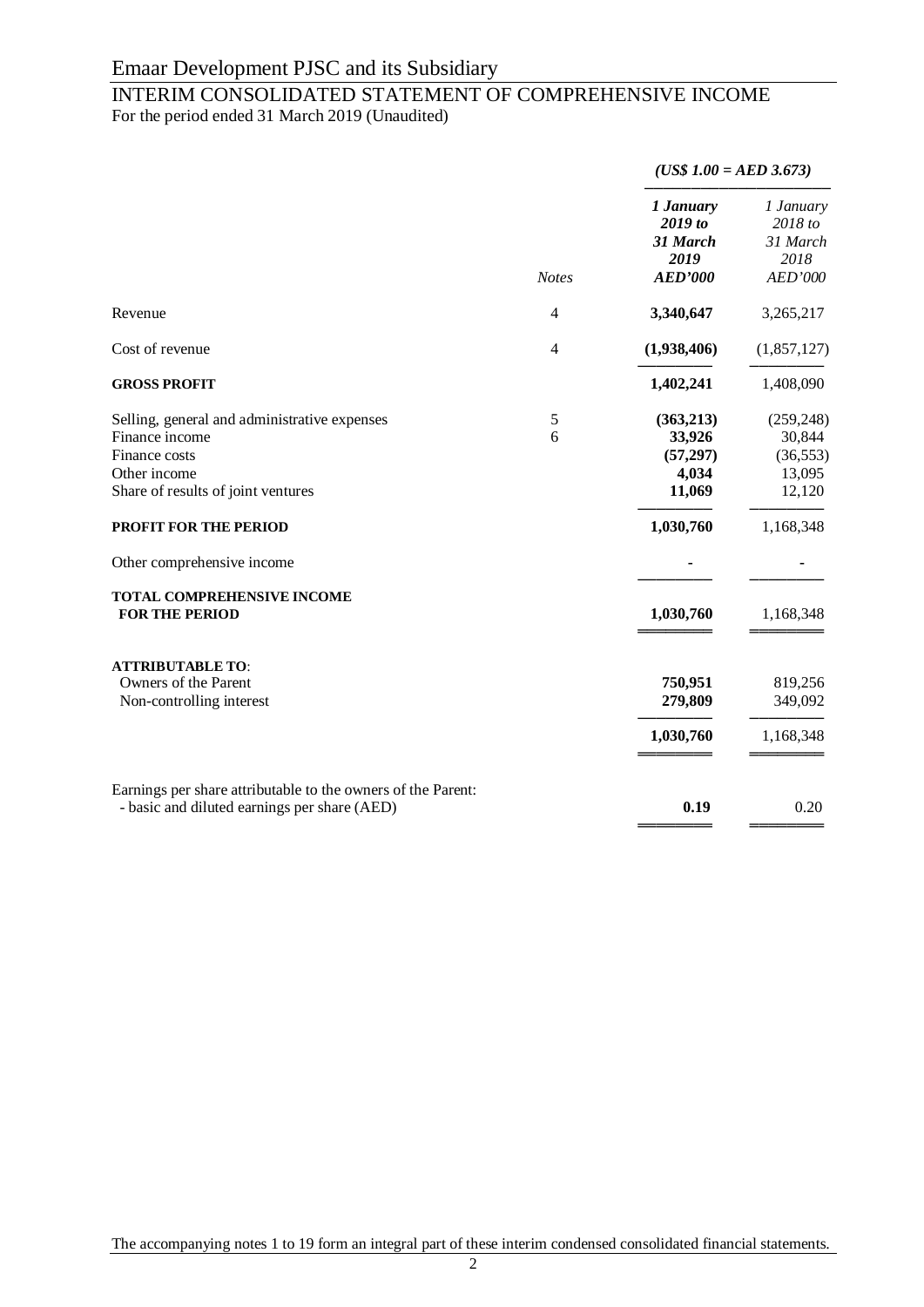The Walter Com-

**A** 

# INTERIM CONSOLIDATED STATEMENT OF FINANCIAL POSITION As at 31 March 2019 (Unaudited)

|                                                     |       | $(US$ 1.00 = AED 3.673)$           |                                                    |
|-----------------------------------------------------|-------|------------------------------------|----------------------------------------------------|
|                                                     | Notes | 31 March<br>2019<br><b>AED'000</b> | 31 December<br>2018<br><b>AED'000</b><br>(Audited) |
| <b>ASSETS</b>                                       |       |                                    |                                                    |
| Bank balances and cash                              | 7     | 6,256,784                          | 6,857,094                                          |
| Trade and unbilled receivables                      | 8     | 7,139,834                          | 6,002,460                                          |
| Other assets, receivables, deposits and prepayments | 9     | 4,373,012                          | 4,704,853                                          |
| Development properties                              | 10    | 13,281,757                         | 12,368,253                                         |
| Loans to joint ventures                             | 11    | 633,421                            | 527,428                                            |
| Investments in joint ventures                       | 12    | 70,402                             | 59,333                                             |
| Property, plant and equipment                       |       | 67,959                             | 58,359                                             |
| <b>TOTAL ASSETS</b>                                 |       | 31,823,169                         | 30,577,780                                         |
| <b>LIABILITIES AND EQUITY</b><br><b>LIABILITIES</b> |       |                                    |                                                    |
| Trade and other payables                            | 13    | 10,897,663                         | 10,262,488                                         |
| Advances from customers                             |       | 4,820,547                          | 5,075,731                                          |
| Retentions payable                                  |       | 651,300                            | 617,065                                            |
| Interest-bearing loans and borrowings               | 14    | 3,933,416                          | 3,931,028                                          |
| Provision for employees' end-of-service benefits    |       | 22,580                             | 24,565                                             |
| <b>TOTAL LIABILITIES</b>                            |       | 20,325,506                         | 19,910,877                                         |
| <b>EQUITY</b>                                       |       |                                    |                                                    |
| <b>Equity attributable to owners of the Parent</b>  |       |                                    |                                                    |
| Share capital                                       |       | 4,000,000                          | 4,000,000                                          |
| Legal reserve                                       |       | 419,614                            | 419,614                                            |
| Retained earnings                                   |       | 4,276,074                          | 3,525,123                                          |
|                                                     |       | 8,695,688                          | 7,944,737                                          |
| Non-controlling interests                           |       | 2,801,975                          | 2,722,166                                          |
| <b>TOTAL EQUITY</b>                                 |       | 11,497,663                         | 10,666,903                                         |
| <b>TOTAL LIABILITIES AND EQUITY</b>                 |       | 31,823,169                         | 30,577,780                                         |
|                                                     |       |                                    |                                                    |

The interim condensed consolidated financial statements were authorised for issue on 13 May 2019 by:

Chairman

Director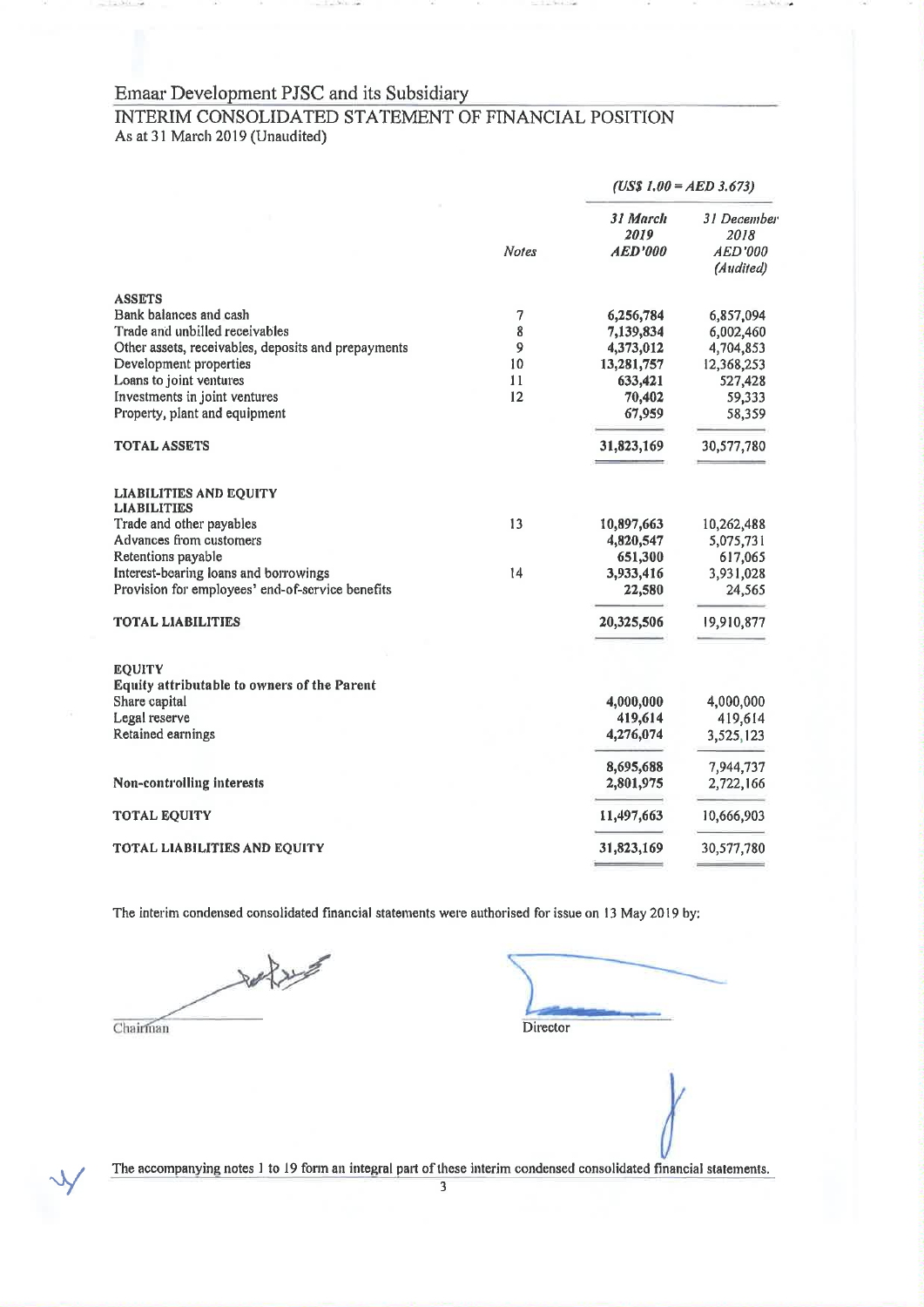# INTERIM CONSOLIDATED STATEMENT OF CHANGES IN EQUITY

For the period ended 31 March 2019 (Unaudited)

|                                           |                                           | Attributable to the owners of the Parent      |                                        |                  |                                                      |                                          |
|-------------------------------------------|-------------------------------------------|-----------------------------------------------|----------------------------------------|------------------|------------------------------------------------------|------------------------------------------|
|                                           | <b>Share</b><br>capital<br><b>AED'000</b> | <i>Statutory</i><br>reserve<br><i>AED'000</i> | Retained<br>earnings<br><b>AED'000</b> | Total<br>AED'000 | $Non-$<br>controlling<br>interests<br><b>AED'000</b> | <b>Total</b><br>equity<br><b>AED'000</b> |
| Balance at 1 January 2019 (Audited)       | 4,000,000                                 | 419,614                                       | 3,525,123                              | 7,944,737        | 2,722,166                                            | 10,666,903                               |
| Profit for the period                     |                                           |                                               | 750,951                                | 750,951          | 279,809                                              | 1,030,760                                |
| Other comprehensive income for the period | $\overline{\phantom{a}}$                  |                                               |                                        | $\blacksquare$   |                                                      |                                          |
| Total comprehensive income for the period |                                           |                                               | 750,951                                | 750,951          | 279,809                                              | 1,030,760                                |
| Dividend                                  | $\overline{\phantom{0}}$                  |                                               |                                        | ۰                | (200,000)                                            | (200,000)                                |
| <b>Balance at 31 March 2019</b>           | 4,000,000                                 | 419,614                                       | 4,276,074                              | 8,695,688        | 2,801,975                                            | 11,497,663                               |
|                                           |                                           |                                               |                                        |                  |                                                      |                                          |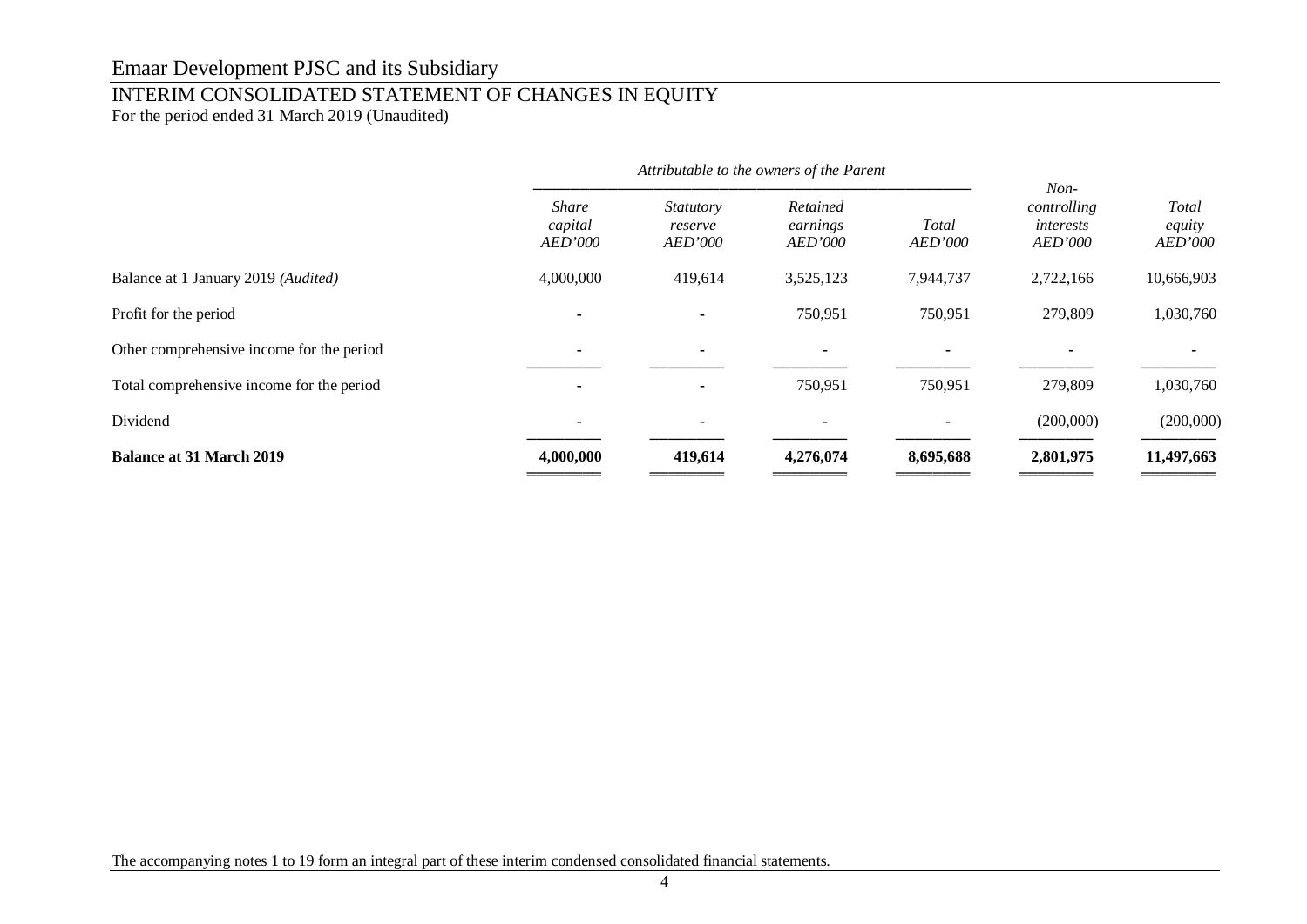# INTERIM CONSOLIDATED STATEMENT OF CHANGES IN EQUITY (continued)

For the period ended 31 March 2019 (Unaudited)

|                                           | Attributable to the owners of the Parent  |                                        |                                        |                          |                                                      |                                          |
|-------------------------------------------|-------------------------------------------|----------------------------------------|----------------------------------------|--------------------------|------------------------------------------------------|------------------------------------------|
|                                           | <b>Share</b><br>capital<br><b>AED'000</b> | <i>Statutory</i><br>reserve<br>AED'000 | Retained<br>earnings<br><b>AED'000</b> | Total<br><b>AED'000</b>  | $Non-$<br>controlling<br>interests<br><i>AED'000</i> | <b>Total</b><br>equity<br><i>AED'000</i> |
| Balance at 1 January 2018                 | 4,000,000                                 | 150                                    | 1,083,429                              | 5,083,579                | 1,116,204                                            | 6,199,783                                |
| Profit for the period                     |                                           |                                        | 819,256                                | 819,256                  | 349,092                                              | 1,168,348                                |
| Other comprehensive income for the period |                                           |                                        | $\overline{\phantom{a}}$               | $\overline{\phantom{0}}$ |                                                      |                                          |
| Total comprehensive income for the period |                                           |                                        | 819,256                                | 819,256                  | 349,092                                              | 1,168,348                                |
| Balance at 31 March 2018                  | 4,000,000                                 | 150                                    | 1,902,685                              | 5,902,835                | 1,465,296                                            | 7,368,131                                |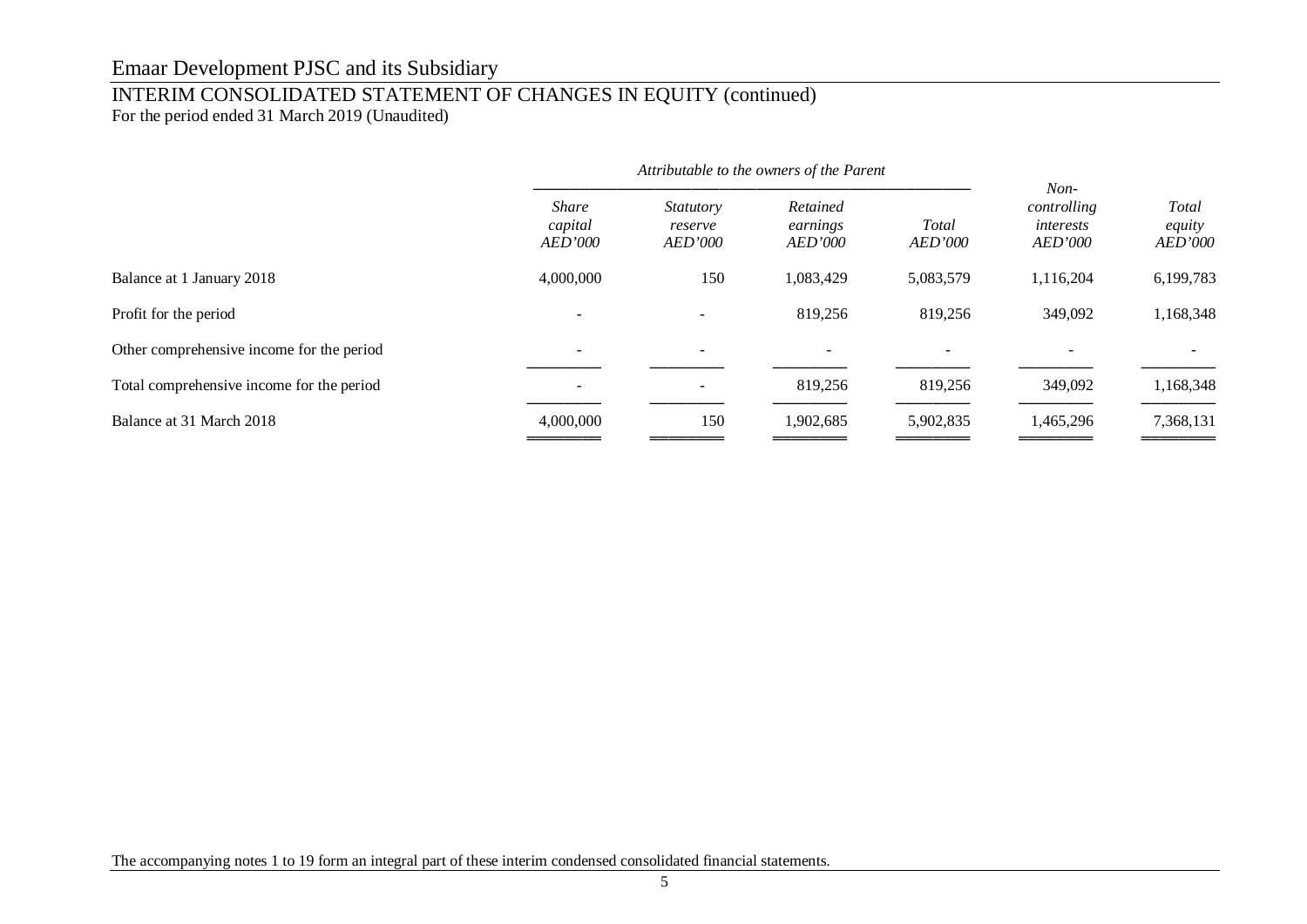# INTERIM CONSOLIDATED STATEMENT OF CASH FLOWS

For the period ended 31 March 2019 (Unaudited)

|                                                                      |              |                                                            | $(US$ 1.00 = AED 3.673)$                            |
|----------------------------------------------------------------------|--------------|------------------------------------------------------------|-----------------------------------------------------|
|                                                                      | <b>Notes</b> | 1 January<br>2019 to<br>31 March<br>2019<br><b>AED'000</b> | 1 January<br>2018 to<br>31 March<br>2018<br>AED'000 |
|                                                                      |              |                                                            |                                                     |
| <b>CASH FLOWS FROM OPERATING ACTIVITIES</b><br>Profit for the period |              | 1,030,760                                                  | 1,168,348                                           |
| Adjustments for:                                                     |              |                                                            |                                                     |
| Share of results of joint ventures                                   |              | (11,069)                                                   | (12, 120)                                           |
| Depreciation                                                         | 5            | 6,971                                                      | 3,624                                               |
| Provision for employees' end-of-service benefits, net                |              | (1,985)                                                    | 141                                                 |
| Finance costs                                                        |              | 57,297                                                     | 36,553                                              |
| Finance income                                                       | 6            | (33, 926)                                                  | (30, 844)                                           |
| Cash from operations before working capital changes                  |              | 1,048,048                                                  | 1,165,702                                           |
| Trade and unbilled receivables                                       |              | (1, 137, 374)                                              | (622,009)                                           |
| Other assets, receivables, deposits and prepayments                  |              | 331,764                                                    | (452, 043)                                          |
| Development properties                                               |              | (913, 504)                                                 | (940, 455)                                          |
| Advances from customers                                              |              | (255, 184)                                                 | (397,792)                                           |
| Trade and other payables                                             |              | 622,299                                                    | 912,890                                             |
| Retentions payable                                                   |              | 34,235                                                     | (21, 617)                                           |
| Net cash used in operating activities                                |              | (269,716)                                                  | (355, 324)                                          |
| <b>CASH FLOWS FROM INVESTING ACTIVITIES</b>                          |              |                                                            |                                                     |
| Finance income received                                              |              | 34,003                                                     | 28,471                                              |
| Loan to joint ventures                                               |              | (105,993)                                                  | (26, 486)                                           |
| Amounts incurred on property, plant and equipment                    |              | (3,252)                                                    | (3)                                                 |
| Deposits maturing after three months                                 |              | 23,127                                                     | 371,057                                             |
| Net cash (used in) from investing activities                         |              | (52, 115)                                                  | 373,039                                             |
| <b>CASH FLOWS FROM FINANCING ACTIVITIES</b>                          |              |                                                            |                                                     |
| Finance costs paid                                                   |              | (53, 610)                                                  | (34, 147)                                           |
| Repayment of lease liability                                         | 2.3(a)       | (1,742)                                                    |                                                     |
| Dividend paid (including dividend of a subsidiary)                   |              | (200,000)                                                  |                                                     |
| Net cash used in financing activities                                |              | (255, 352)                                                 | (34, 147)                                           |
| DECREASE IN CASH AND CASH EQUIVALENTS                                |              | (577, 183)                                                 | (16, 432)                                           |
| Cash and cash equivalents at the beginning of the period             |              | 6,788,754                                                  | 7,755,499                                           |
| CASH AND CASH EQUIVALENTS AT THE END<br>OF THE PERIOD                | 7            | 6,211,571                                                  | 7,739,067                                           |

The accompanying notes 1 to 19 form an integral part of these interim condensed consolidated financial statements.

════════════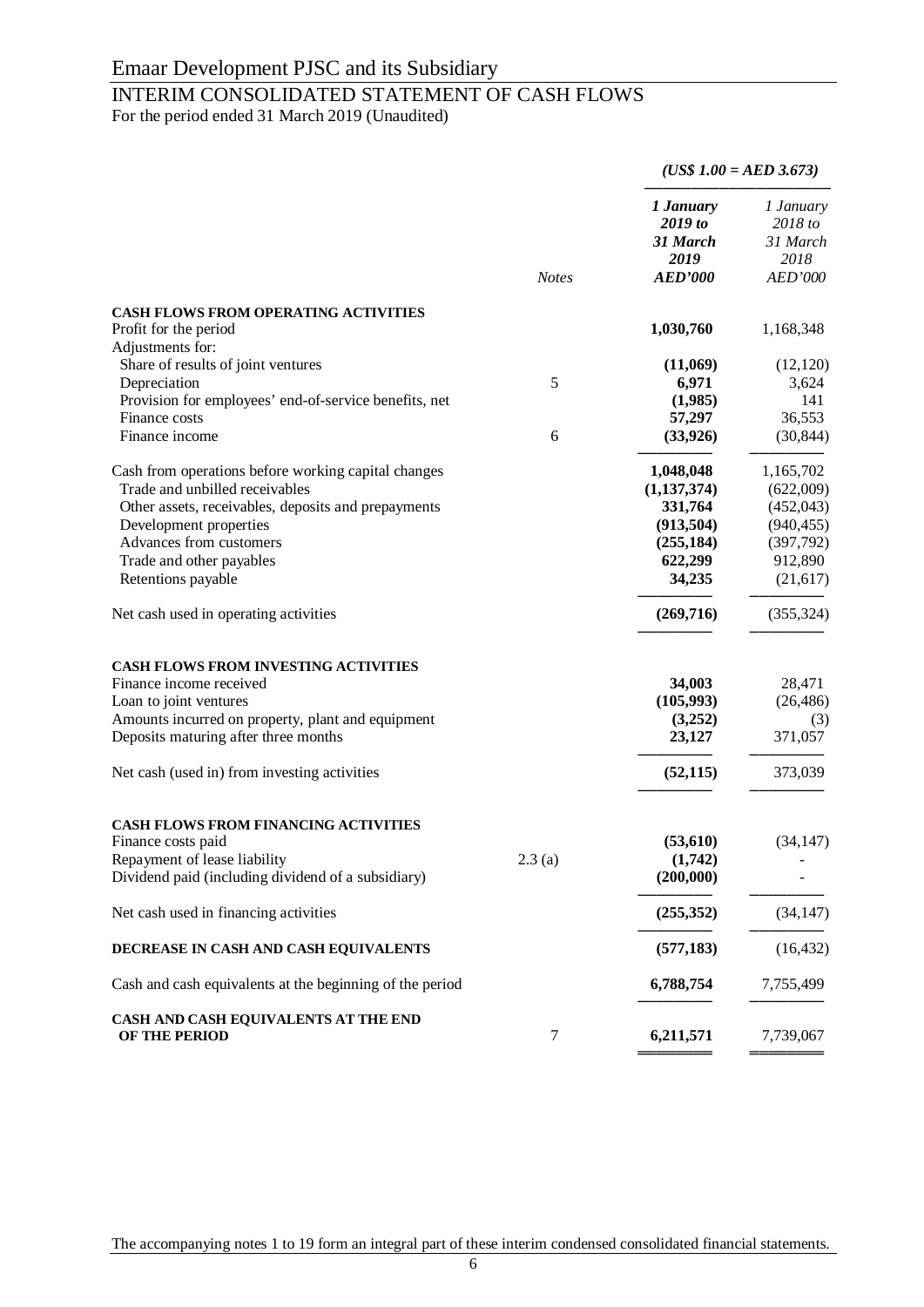### **1 CORPORATE INFORMATION**

The incorporation of Emaar Development PJSC (the "Company") as a Public Joint Stock Company was approved by the Securities and Commodities Authority according to Federal Law No.4 of 2000 on 20 November 2017 and the registration certificate was issued on 21 November 2017. The Company's registered office is at P.O. Box 48882, Dubai, United Arab Emirates ("UAE").

The Company is a subsidiary of Emaar Properties PJSC (the "Ultimate Parent"), a company incorporated in the UAE and listed on the Dubai Financial Market. The legal status of the Company has been converted from a limited liability company to a Public Joint Stock Company (PJSC) by selling 20% through an Initial Public Offering ("IPO"). The Company is listed on the Dubai Financial Market and its shares are traded with effect from 22 November 2017. The Company and its subsidiary constitute the Group (the "Group").

The principal activities of the Group are property development and development management in the UAE.

### **2.1 BASIS OF PREPARATION**

The interim condensed consolidated financial statements of the Group for the period ended 31 March 2019 have been prepared in accordance with International Accounting Standard (IAS) 34: *Interim Financial Reporting.*

The interim condensed consolidated financial statements do not contain all information and disclosures required for full financial statements prepared in accordance with International Financial Reporting Standards (IFRS). The same accounting policies, methods of computation, significant accounting judgments and estimates and assumptions are followed in these interim condensed consolidated financial statements as compared with the most recent annual consolidated financial statements, except for the new standards and amendments adopted during the current period as explained in note 2.3.

The interim condensed consolidated financial statements have been prepared in United Arab Emirates Dirhams (AED), which is the Company's functional and presentation currency, and all values are rounded to the nearest thousand except where otherwise indicated. Each entity in the Group determines its own functional currency and items included in the financial statements of each entity are measured using that functional currency.

The interim condensed consolidated financial statements have been prepared on a historical cost basis. Historical cost is generally based on the fair value of the consideration given in exchange for assets.

The preparation of interim condensed consolidated financial statements on the basis described above requires management to make judgements, estimates and assumptions that affect the application of policies and reported amounts of assets and liabilities, income and expenses. The estimates and associated assumptions are based on historical experience and various other factors that are believed to be reasonable under the circumstances, the results of which for the basis of making the judgements about carrying values of assets and liabilities that are not readily apparent from other sources. Actual results may differ from these estimates.

Certain comparative amounts have been reclassified to conform to the presentation used in these interim condensed consolidated financial statements.

Results for the three-month period ended 31 March 2019 are not necessarily indicative of the results that may be expected for the financial year ending 31 December 2019.

### **Basis of consolidation**

The interim condensed consolidated financial statements comprise the financial statements of the Company and the entity controlled by the Company (its subsidiary) as at 31 March 2019. Control is achieved where all the following criteria are met:

- (a) the Company has power over an entity (i.e., existing rights that give it the current ability to direct the relevant activities of the investee);
- (b) the Company has exposure, or rights, to variable returns from its involvement with the entity; and
- (c) the Company has the ability to use its power over the entity to affect the amount of the Company's returns.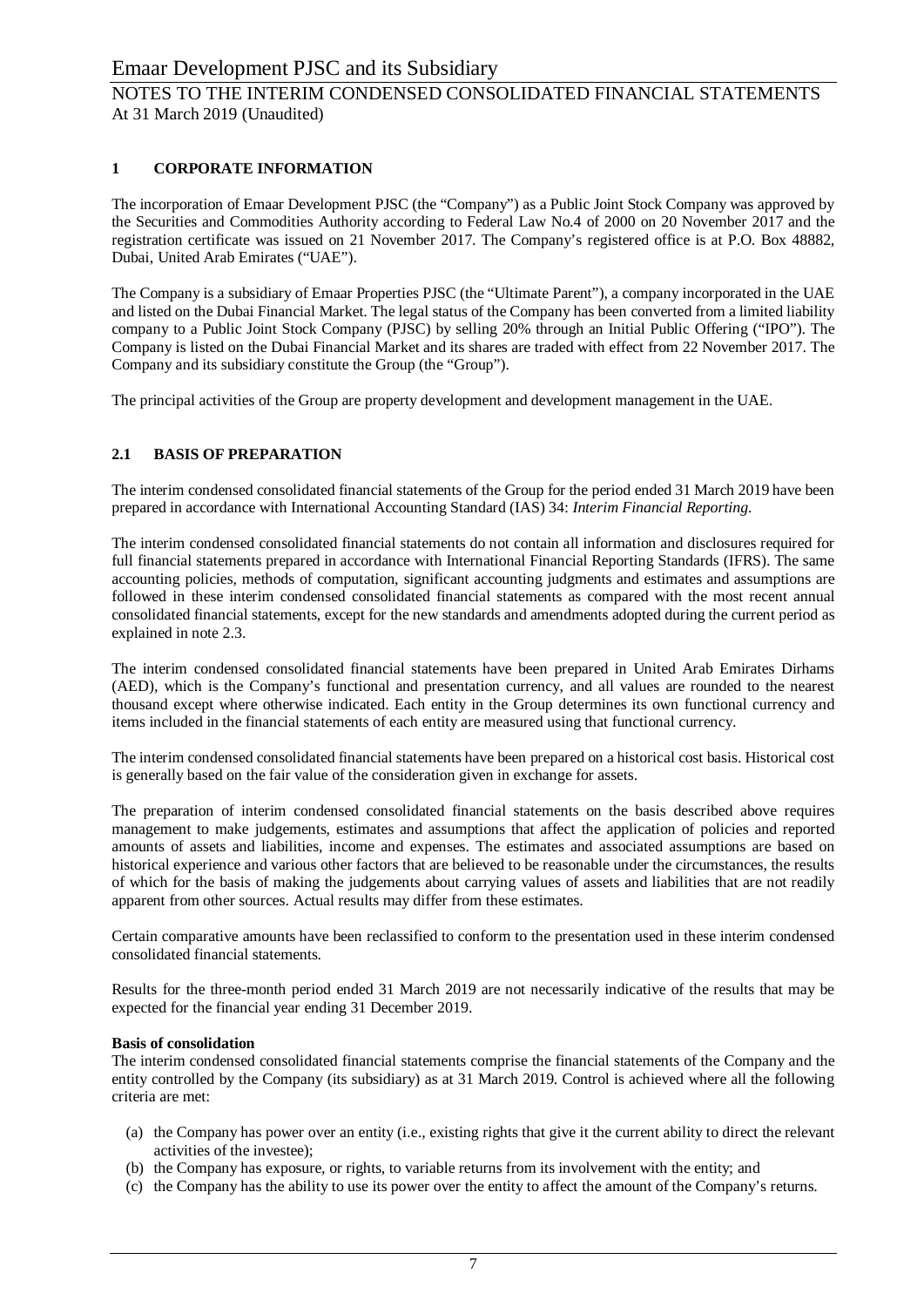# NOTES TO THE INTERIM CONDENSED CONSOLIDATED FINANCIAL STATEMENTS At 31 March 2019 (Unaudited)

### **2.1 BASIS OF PREPARATION (continued)**

### **Basis of consolidation (continued)**

When the Group has less than a majority of the voting or similar rights of an investee, the Group considers all relevant facts and circumstances in assessing whether it has power over an investee, including:

- The contractual arrangement with the other vote holders of the investee
- Rights arising from other contractual arrangements
- The Group's voting rights and potential voting rights

The Group re-assesses whether or not it controls an investee if facts and circumstances indicate that there are changes to one or more of the three elements of control. Consolidation of a subsidiary begins when the Group obtains control over the subsidiary and ceases when the Group loses control of the subsidiary. Assets, liabilities, income and expenses of a subsidiary acquired or disposed of during the period are included in the interim condensed consolidated financial statements from the date the Group gains control until the date the Group ceases to control the subsidiary.

### *Subsidiary*

A subsidiary is fully consolidated from the date of acquisition or incorporation, being the date on which the Group obtains control, and continues to be consolidated until the date when such control ceases. The financial statements of the subsidiary are prepared for the same reporting period as the Company, using consistent accounting policies. All intra-group balances, transactions, unrealised gains and losses resulting from intra-group transactions and dividends are eliminated in full.

Share of comprehensive income/loss within a subsidiary is attributed to the non-controlling interest even if that results in a deficit balance.

A change in the ownership interest of a subsidiary, without a loss of control, is accounted for as an equity transaction. If the Group loses control over a subsidiary, it:

- Derecognises the assets (including goodwill) and liabilities of the subsidiary;
- Derecognises the carrying amount of any non-controlling interest;
- Derecognises the cumulative translation differences, recorded in equity;
- Recognises the fair value of the consideration received:
- Recognises the fair value of any investment retained;
- Recognises any surplus or deficit in the interim consolidated statement of comprehensive income; and
- Reclassifies the Group's share of components previously recognised in other comprehensive income to the interim consolidated statement of comprehensive income or retained earnings, as appropriate.

| Subsidiary             | Place of incorporation   Principal activity |                      | <b>Percentage</b><br>of beneficial interest |
|------------------------|---------------------------------------------|----------------------|---------------------------------------------|
| Dubai Hills Estate LLC | <b>UAE</b>                                  | Property development | 50.00%                                      |

Details of the Company's subsidiary are as follows:

### *Joint ventures*

Joint ventures are those entities over whose activities the Group has joint control, established by contractual agreement and requiring unanimous consent for strategic financial and operating decisions.

The Group's investment in joint ventures are accounted for using the equity method of accounting. Under the equity method of accounting, investments in joint ventures are carried in the interim condensed consolidated statement of financial position at cost, plus post-acquisition changes in the Group's share of net assets of the joint venture companies, less any impairment in value.

The interim consolidated statement of comprehensive income reflects the Group's share of results of its joint ventures. Unrealised profits and losses resulting from transactions between the Group and its joint ventures are eliminated to the extent of the Group's interest in the joint ventures.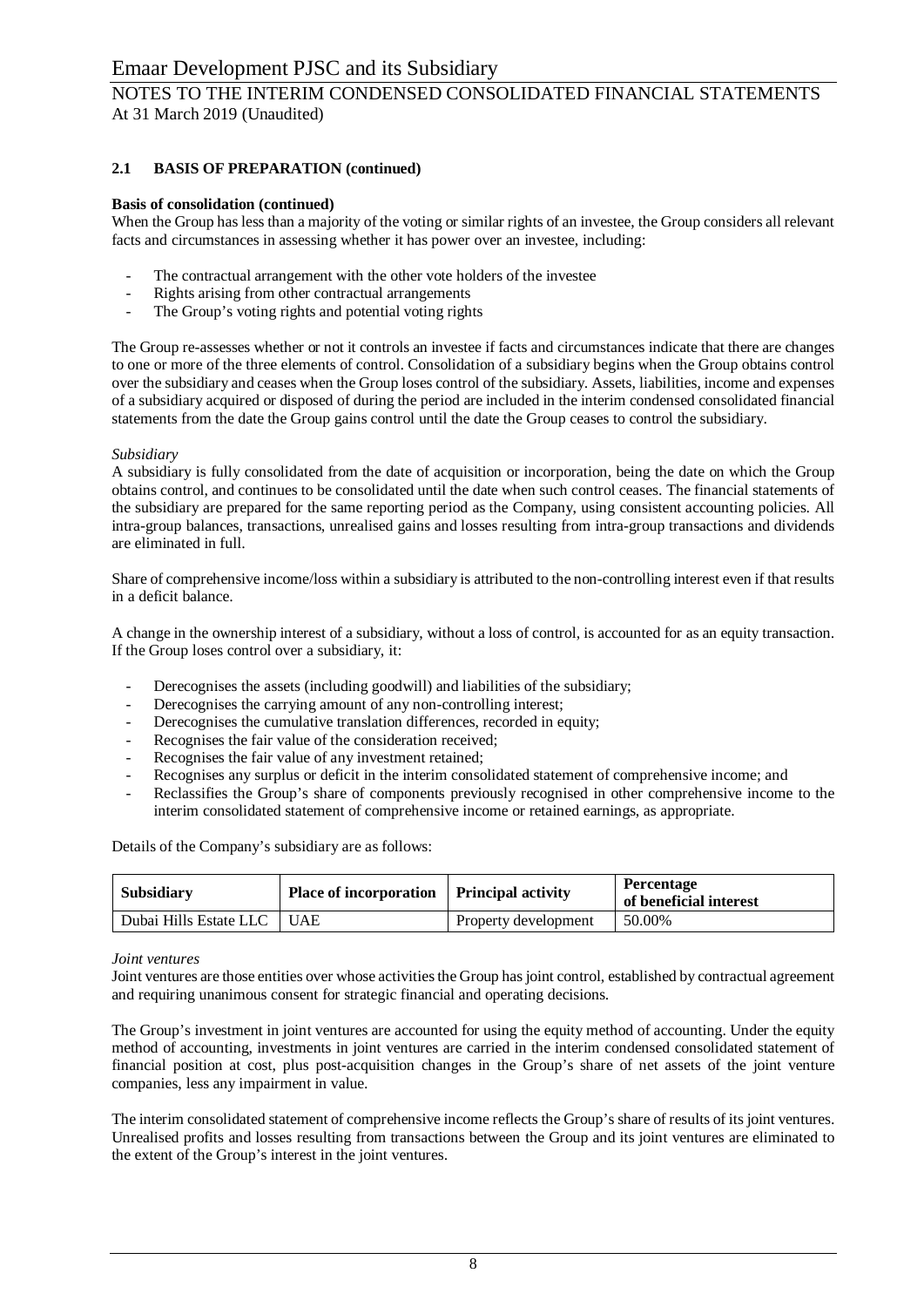### **2.2 SIGNIFICANT ACCOUNTING JUDGMENTS, ESTIMATES AND ASSUMPTIONS**

The preparation of these interim condensed consolidated financial statements requires management to make judgments, estimates and assumptions that affect the reported amounts of revenues, expenses, assets and liabilities, and the accompanying disclosures and the disclosure of contingent liabilities at the reporting date. Uncertainty about these assumptions and estimates could result in outcomes that require a material adjustment to the carrying amount of the assets or liabilities affected in future periods.

Estimates and their underlying assumptions are reviewed on an ongoing basis. Revisions to accounting estimates are recognised in the period in which the estimates are revised.

The key judgments, estimates and assumptions that have a significant impact on the interim condensed consolidated financial statements of the Group are discussed below:

### **Judgments**

### *Satisfaction of performance obligations*

The Group is required to assess each of its contracts with customers to determine whether performance obligations are satisfied over time or at a point in time in order to determine the appropriate method of recognising revenue. The Group has assessed that based on the sale and purchase agreements entered into with customers and the provisions of relevant laws and regulations, where contracts are entered into to provide real estate assets to customer, the Group does not create an asset with an alternative use to the Group and usually has an enforceable right to payment for performance completed to date. In these circumstances the Group recognises revenue over time. Where this is not the case revenue is recognised at a point in time.

### *Determination of transaction prices*

The Group is required to determine the transaction price in respect of each of its contracts with customers. In making such judgment the Group assesses the impact of any variable consideration in the contract, due to discounts or penalties, the existence of any significant financing component in the contract and any non-cash consideration in the contract.

In determining the impact of variable consideration the Group uses the "most-likely amount" method in IFRS 15 whereby the transaction price is determined by reference to the single most likely amount in a range of possible consideration amounts.

### *Transfer of control in contracts with customers*

In cases where the Group determines that performance obligations are satisfied at a point in time, revenue is recognised when control over the asset that is the subject of the contract is transferred to the customer. In the case of contracts to sell real estate assets this is generally when the consideration for the unit has been substantially received and there are no impediments in the handing over of the unit to the customer.

### *Transfer of real estate assets from property, plant and equipment to development properties*

The Group sells real estate assets in its ordinary course of business. When real estate assets which were previously classified as property, plant and equipment are identified for sale in the ordinary course of business, then the assets are transferred to development properties at their carrying value at the date of identification and become held for sale. Sale proceeds from such assets are recognised as revenue in accordance with IFRS 15 *Revenue from Contracts with Customers*.

### *Significant judgement in determining the lease term of contracts with renewal options*

The Group determines the lease term as the non-cancellable term of the lease, together with any periods covered by an option to extend the lease if it is reasonably certain to be exercised, or any periods covered by an option to terminate the lease, if it is reasonably certain not to be exercised.

The Group has the option, under some of its leases to lease the assets for additional terms of three to five years. The Group applies judgement in evaluating whether it is reasonably certain to exercise the option to renew. That is, it considers all relevant factors that create an economic incentive for it to exercise the renewal. After the commencement date, the Group reassesses the lease term if there is a significant event or change in circumstances that is within its control and affects its ability to exercise (or not to exercise) the option to renew.

### *Consolidation of subsidiary*

The Group has evaluated all investee entities to determine whether it controls the investee as per the criteria laid out by IFRS 10 *Consolidated Financial Statements*. The Group has evaluated, amongst other things, its ownership interest, the contractual arrangements in place and its ability and the extent of its involvement with the relevant activities of the investee entities to determine whether it controls the investee.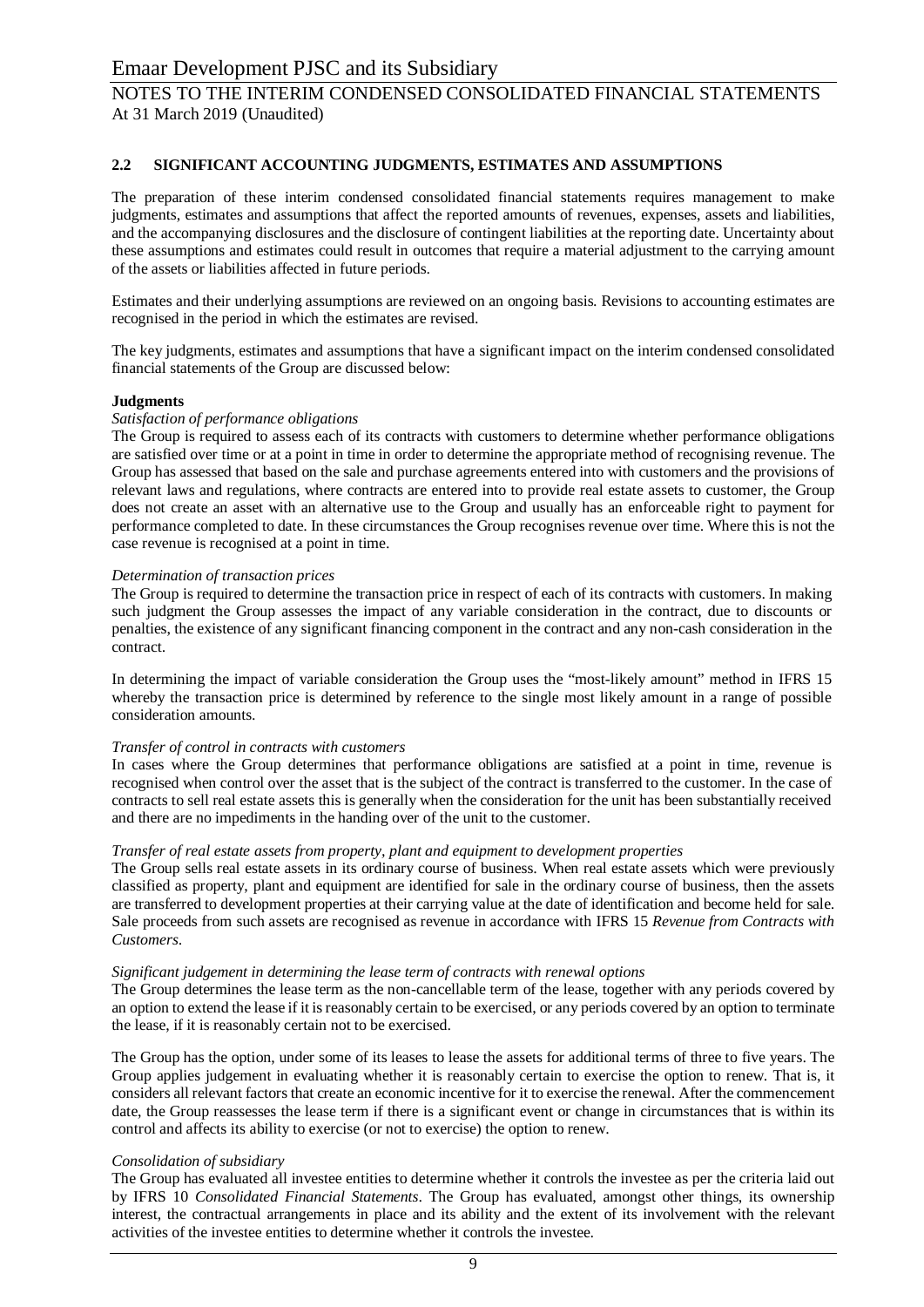### **2.2 SIGNIFICANT ACCOUNTING JUDGMENTS, ESTIMATES AND ASSUMPTIONS (continued)**

### **Estimations and assumptions**

### *Split of real estate components*

The interim condensed consolidated financial statements of the Group include certain assets, liabilities, income, expenses and cash flows which are allocated to the Group based on management assumptions and estimates. This mainly includes development properties, trade and other payables, selling, general and administrative expenses. These are allocated based on evaluation by project consultant and management best estimate of use of corporate resources by the Group.

### *Impairment of trade and other receivables*

An estimate of the collectible amount of trade and other receivables is made when collection of the full amount is no longer probable. For individually significant amounts, this estimation is performed on an individual basis. Amounts which are not individually significant, but which are past due, are assessed collectively and a provision applied according to the length of time past due and expected credit loss on such receivables.

### *Allocation of transaction price to performance obligation in contracts with customers*

The Group has elected to apply the input method in allocating the transaction price to performance obligations where revenue is recognised over time. The Group considers that the use of the input method, which requires revenue recognition on the basis of the Group's efforts to the satisfaction of the performance obligation, provides the best reference of revenue actually earned. In applying the input method, the Group estimates the cost to complete the projects in order to determine the amount of revenue to be recognised. These estimates include the cost of providing infrastructure, potential claims by contractors as evaluated by the project consultant and the cost of meeting other contractual obligations to the customers.

### *Cost to complete the projects*

The Group estimates the cost to complete the projects in order to determine the cost attributable to revenue being recognised. These estimates include the cost of providing infrastructure, potential claims by contractors as evaluated by the project consultant and the cost of meeting other contractual obligations to the customers.

### *Impairment of non-financial assets*

The Group assesses whether there are any indicators of impairment for all non-financial assets at each reporting date. The non-financial assets are tested for impairment when there are indicators that the carrying amounts may not be recoverable. When value in use calculations are undertaken, management estimates the expected future cash flows from the asset or cash-generating unit and chooses a suitable discount rate in order to calculate the present value of those cash flows.

### *Fair value measurement of financial instruments*

When the fair values of financial assets and financial liabilities recorded in the interim consolidated statement of financial position cannot be measured based on quoted prices in active markets, their fair value is measured using valuation techniques including the discounted cash flow (DCF) model. The inputs to these models are taken from observable markets where possible, but where this is not feasible, a degree of judgement is required in establishing fair values. Judgements include considerations of inputs such as liquidity risk, credit risk and volatility.

### **2.3 CHANGES IN THE ACCOUNTING POLICIES AND DISCLOSURES**

### **(a) New standards, interpretations and amendments adopted by the Group**

The accounting policies adopted in the preparation of the interim condensed consolidated financial statements are consistent with those followed in the preparation of the Group's annual consolidated financial statements for the year ended 31 December 2018, except for the adoption of new standards and interpretations effective as of 1 January 2019. Although these new standards and amendments apply for the first time in 2019, they do not have a material impact on the annual consolidated financial statements or the interim condensed consolidated financial statements of the Group. The nature and the impact of each new standard or amendment is described below:

### **IFRS 16 Leases**

IFRS 16 supersedes IAS 17 *Leases*, IFRIC 4 *Determining whether an Arrangement contains a Lease*, SIC-15 *Operating Leases-Incentives* and SIC-27 *Evaluating the Substance of Transactions Involving the Legal Form of a Lease*. The standard sets out the principles for the recognition, measurement, presentation and disclosure of leases and requires lessees to account for most leases under a single on-balance sheet model.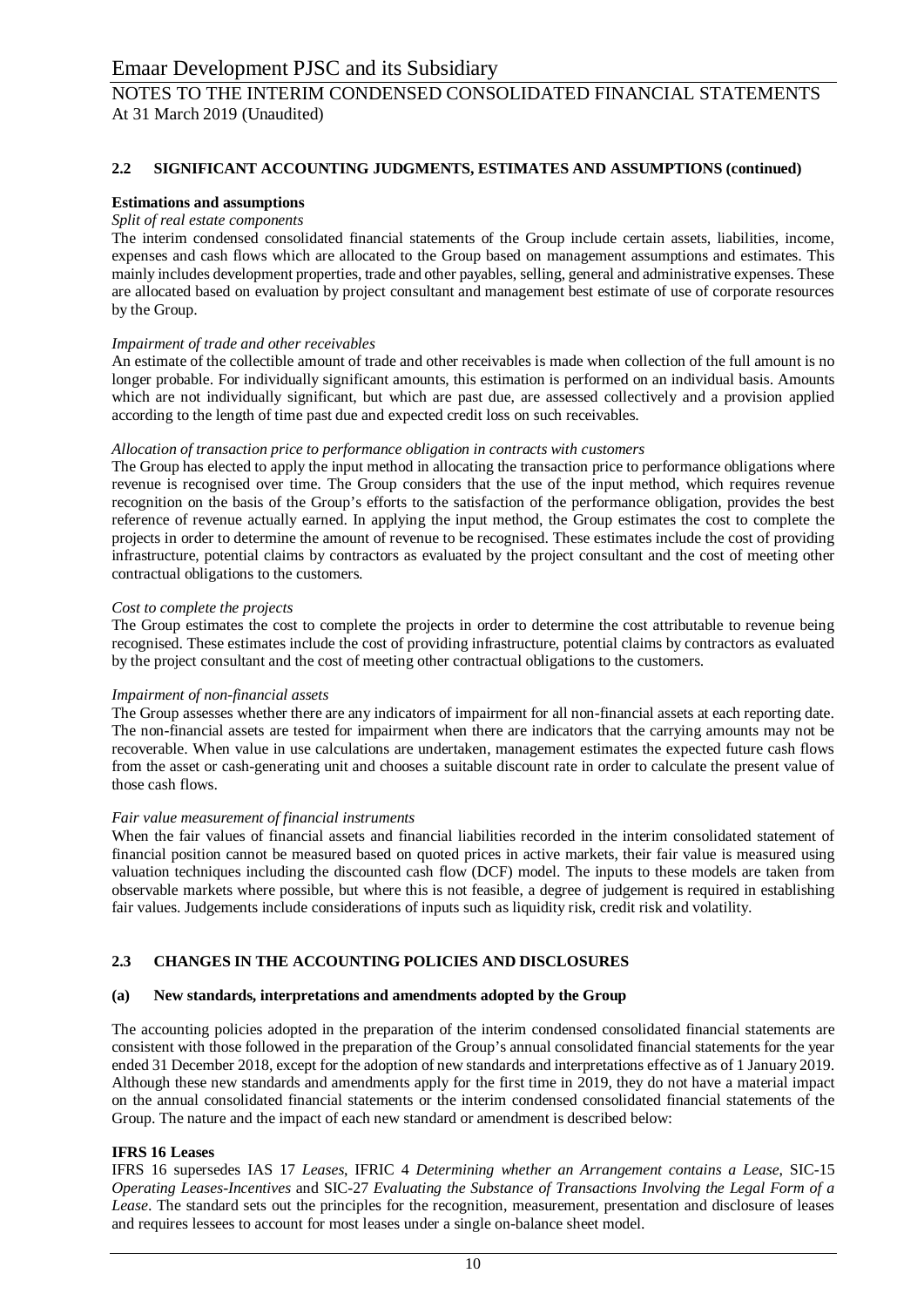### **2.3 CHANGES IN THE ACCOUNTING POLICIES AND DISCLOSURES (continued)**

### **(a) New standards, interpretations and amendments adopted by the Group (continued)**

### **IFRS 16 Leases (continued)**

Lessor accounting under IFRS 16 is substantially unchanged from IAS 17. Lessors will continue to classify leases as either operating or finance leases using similar principles as in IAS 17. Therefore, IFRS 16 did not have an impact for leases where the Group is the lessor.

The Group adopted IFRS 16 using the modified retrospective method of adoption with the date of initial application of 1 January 2019. The Group elected to use the transition practical expedient allowing the standard to be applied only to contracts that were previously identified as leases applying IAS 17 and IFRIC 4 at the date of initial application. The Group also elected to use the recognition exemptions for lease contracts that, at the commencement date, have a lease term of 12 months or less and do not contain a purchase option ('short term leases'), and lease contracts for which the underlying asset is of low value ('low-value assets').

### *a) Nature of the effect of adoption of IFRS 16*

The Group has lease contracts for office premises. Before the adoption of IFRS 16, the Group classified each of its leases (as lessee) at the inception date as an operating lease. A lease was classified as a finance lease if it transferred substantially all of the risks and rewards incidental to ownership of the leased asset to the Group; otherwise it was classified as an operating lease. In an operating lease, the leased property was not capitalised and the lease payments were recognised as rent expense in the consolidated statement of comprehensive income on a straight-line basis over the lease term. Any prepaid rent and accrued rent were recognised under Prepayments and Trade and other payables, respectively.

Upon adoption of IFRS 16, the Group applied a single recognition and measurement approach for all leases that it is the lessee, except for short-term leases and leases of low-value assets. The Group recognised lease liabilities to make lease payments and right-of-use assets representing the right to use the underlying assets. In accordance with the modified retrospective method of adoption, the Group applied IFRS 16 at the date of initial application and accordingly, the comparative information in this interim condensed consolidated financial statement has not been restated and the cumulative effect of initially applying the standard (if any) is recognised as an adjustment to the opening balance of retained earnings.

### *b) Amounts recognised in the interim consolidated statement of financial position and statement of comprehensive income*

Set out below, are the carrying amounts of the Group's right-of-use assets and lease liabilities and the movements during the period:

|                                                                  | Right-of-<br>use assets<br><b>AED'000</b> | Lease<br>liabilities<br><b>AED'000</b> |
|------------------------------------------------------------------|-------------------------------------------|----------------------------------------|
| As at 1 January 2019<br>Depreciation expense<br>Interest expense | 13,319<br>(1,993)                         | 12,158<br><b>110</b>                   |
| Payments                                                         | $\blacksquare$                            | (1,742)                                |
| As at 31 March 2019                                              | 11,326                                    | 10,526                                 |
| Lease liabilities are payable as below:                          |                                           |                                        |

| Lease liabilities payable within 12 months | 8.530  |
|--------------------------------------------|--------|
| Lease liabilities payable after 12 months  | 1.996  |
| Balance as at period end                   | 10.526 |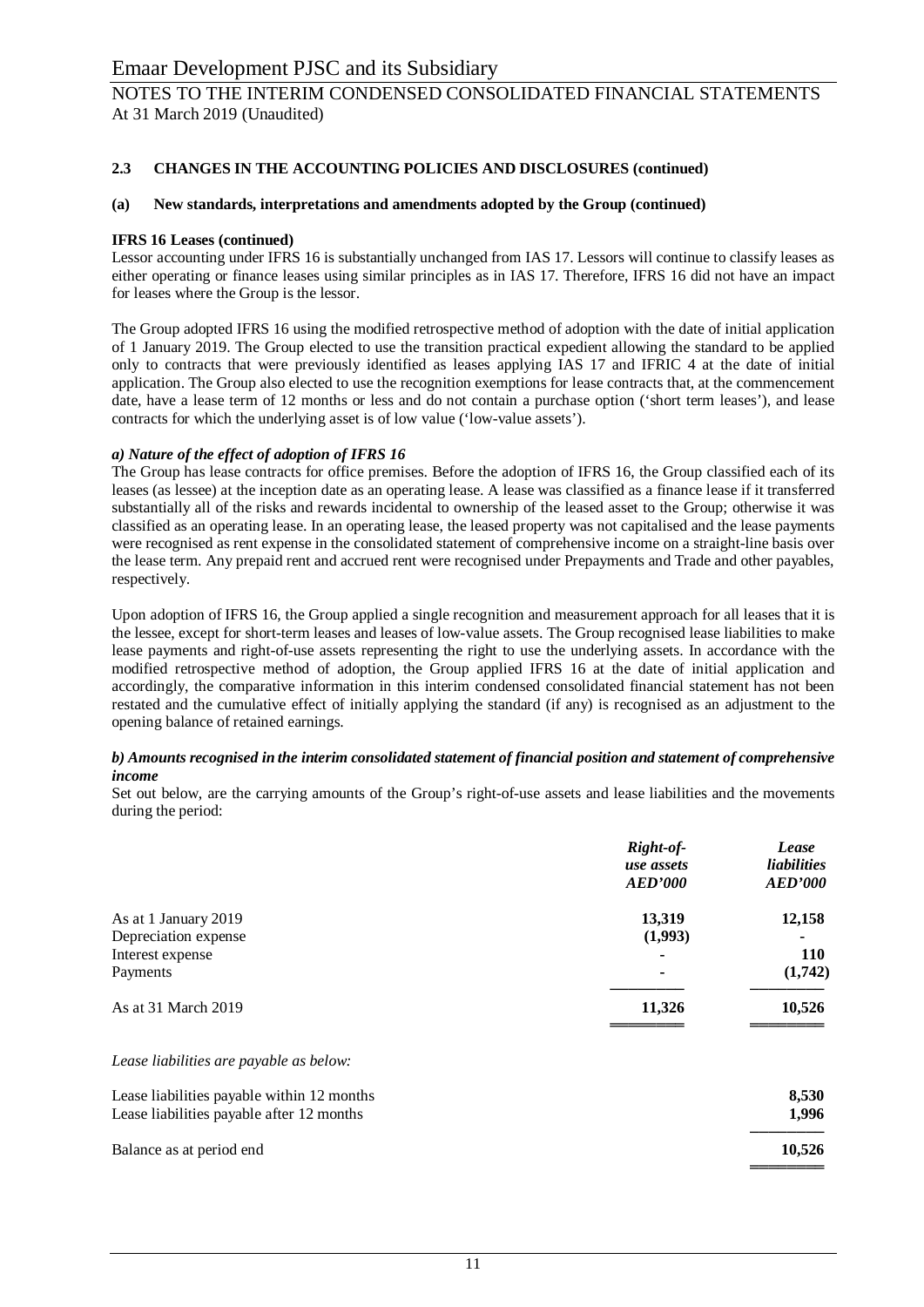# NOTES TO THE INTERIM CONDENSED CONSOLIDATED FINANCIAL STATEMENTS At 31 March 2019 (Unaudited)

### **2.3 CHANGES IN THE ACCOUNTING POLICIES AND DISCLOSURES (continued)**

### **(a) New standards, interpretations and amendments adopted by the Group (continued)**

### **IFRS 16 Leases (continued)**

### *b) Amounts recognised in the interim consolidated statement of financial position and statement of comprehensive income (continued)*

Set out below, are the amounts recognised in interim consolidated statement comprehensive income:

|                                                                                    | 1 January<br>2019 to |
|------------------------------------------------------------------------------------|----------------------|
|                                                                                    | 31 March<br>2019     |
|                                                                                    | AED'000              |
| Depreciation expense of right-of-use assets                                        | 1,993                |
| Interest expense on lease liabilities                                              | 110                  |
| Total amounts recognised in interim consolidated statement of comprehensive income | 2,103                |

The Group has presented right of use assets within 'Property, plant and equipment' and lease liabilities within 'Trade and other payable' in the interim consolidated statement of financial position.

### **IFRIC Interpretation 23 Uncertainty over Income Tax Treatment**

The Interpretation addresses the accounting for income taxes when tax treatments involve uncertainty that affects the application of IAS 12 Income Taxes. It does not apply to taxes or levies outside the scope of IAS 12, nor does it specifically include requirements relating to interest and penalties associated with uncertain tax treatments.

The interpretation did not have any impact on the interim condensed consolidated financial statements of the Group.

### **Amendments to IFRS 9: Prepayment Features with Negative Compensation**

Under IFRS 9, a debt instrument can be measured at amortised cost or at fair value through other comprehensive income, provided that the contractual cash flows are 'solely payments of principal and interest on the principal amount outstanding' (the SPPI criterion) and the instrument is held within the appropriate business model for that classification. The amendments to IFRS 9 clarify that a financial asset passes the SPPI criterion regardless of an event or circumstance that causes the early termination of the contract and irrespective of which party pays or receives reasonable compensation for the early termination of the contract.

### **Amendments to IAS 19: Plan Amendment, Curtailment or Settlement**

The amendments to IAS 19 address the accounting when a plan amendment, curtailment or settlement occurs during a reporting period. The amendments specify that when a plan amendment, curtailment or settlement occurs during the annual reporting period, an entity is required to determine the current service cost for the remainder of the period after the plan amendment, curtailment or settlement, using the actuarial assumptions used to remeasure the net defined benefit liability (asset) reflecting the benefits offered under the plan and the plan assets after that event. An entity is also required to determine the net interest for the remainder of the period after the plan amendment, curtailment or settlement using the net defined benefit liability (asset) reflecting the benefits offered under the plan and the plan assets after that event, and the discount rate used to remeasure that net defined benefit liability (asset).

### **Amendments to IAS 28: Long-term interests in associates and joint ventures**

The amendments clarify that an entity applies IFRS 9 to long-term interests in an associate or joint venture to which the equity method is not applied but that, in substance, form part of the net investment in the associate or joint venture (long-term interests). This clarification is relevant because it implies that the expected credit loss model in IFRS 9 applies to such long-term interests. The amendments also clarified that, in applying IFRS 9, an entity does not take account of any losses of the associate or joint venture, or any impairment losses on the net investment, recognised as adjustments to the net investment in the associate or joint venture that arise from applying IAS 28 Investments in Associates and Joint Ventures.

These amendments had no impact on the interim condensed consolidated financial statements of the Group.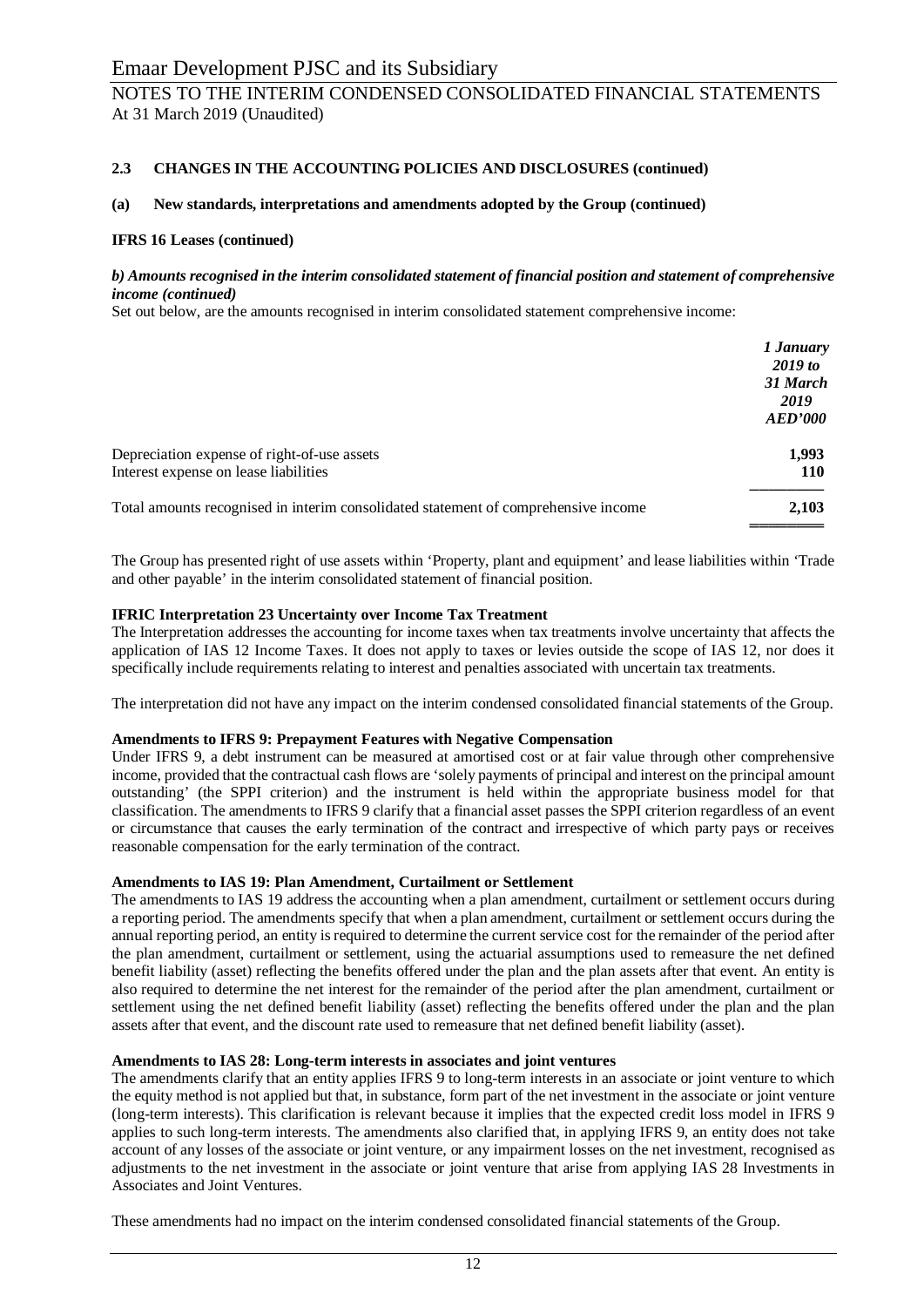### **2.3 CHANGES IN THE ACCOUNTING POLICIES AND DISCLOSURES (continued)**

### **(a) New standards, interpretations and amendments adopted by the Group (continued)**

### **Annual Improvements 2015-2017 Cycle**

### **IFRS 3 Business Combinations**

The amendments clarify that, when an entity obtains control of a business that is a joint operation, it applies the requirements for a business combination achieved in stages, including remeasuring previously held interests in the assets and liabilities of the joint operation at fair value.

### **IFRS 11 Joint Arrangements**

A party that participates in, but does not have joint control of, a joint operation might obtain joint control of the joint operation in which the activity of the joint operation constitutes a business as defined in IFRS.

### **IAS 12 Income Taxes**

The amendments clarify that the income tax consequences of dividends are linked more directly to past transactions or events that generated distributable profits than to distributions to owners.

### **IAS 23 Borrowing Costs**

The amendments clarify that an entity treats as part of general borrowings any borrowing originally made to develop a qualifying asset when substantially all of the activities necessary to prepare that asset for its intended use or sale are complete.

These amendments / improvements had no impact on the interim condensed consolidated financial statements of the Group.

### **(b) Standards issued but not yet effective**

The new and amended standards and interpretations that are issued, but not yet effective, up to the date of issuance of the Group's interim condensed consolidated financial statements are disclosed below. The Group intends to adopt these new and amended standards, if applicable, when they become effective.

IFRS 10 Sale or Contribution of Assets between an investor and its Associate or Joint Venture (the effective date has been deferred indefinitely, but an entity that early adopts the amendments must apply them

and IAS 28 prospectively);

- IFRS 17 Business Combinations (amendments are effective for annual period beginning on or after 1 January 2020);
- IAS 1 and IAS 28 Amendments to IAS 1 Presentation of Financial Statements and IAS 28 to align the definition of 'material' across the standards and to clarify certain aspects of the definition (effective for annual period beginning on or after 1 January 2020); and
- IFRS 17 Insurance Contracts (effective for reporting periods beginning on or after 1 January 2021).

### **2.4 SUMMARY OF SIGNIFICANT ACCOUNTING POLICIES**

### **Revenue recognition**

### *Revenue from contracts with customers*

The Group recognises revenue from contracts with customers based on a five step model as set out in IFRS 15:

- Step 1. Identify the contract(s) with a customer: A contract is defined as an agreement between two or more parties that creates enforceable rights and obligations and sets out the criteria for every contract that must be met.
- Step 2. Identify the performance obligations in the contract: A performance obligation is a promise in a contract with a customer to transfer a good or service to the customer.
- Step 3. Determine the transaction price: The transaction price is the amount of consideration to which the Group expects to be entitled in exchange for transferring promised goods or services to a customer, excluding amounts collected on behalf of third parties.
- Step 4. Allocate the transaction price to the performance obligations in the contract: For a contract that has more than one performance obligation, the Group will allocate the transaction price to each performance obligation in an amount that depicts the amount of consideration to which the Group expects to be entitled in exchange for satisfying each performance obligation.
- Step 5. Recognise revenue when (or as) the entity satisfies a performance obligation.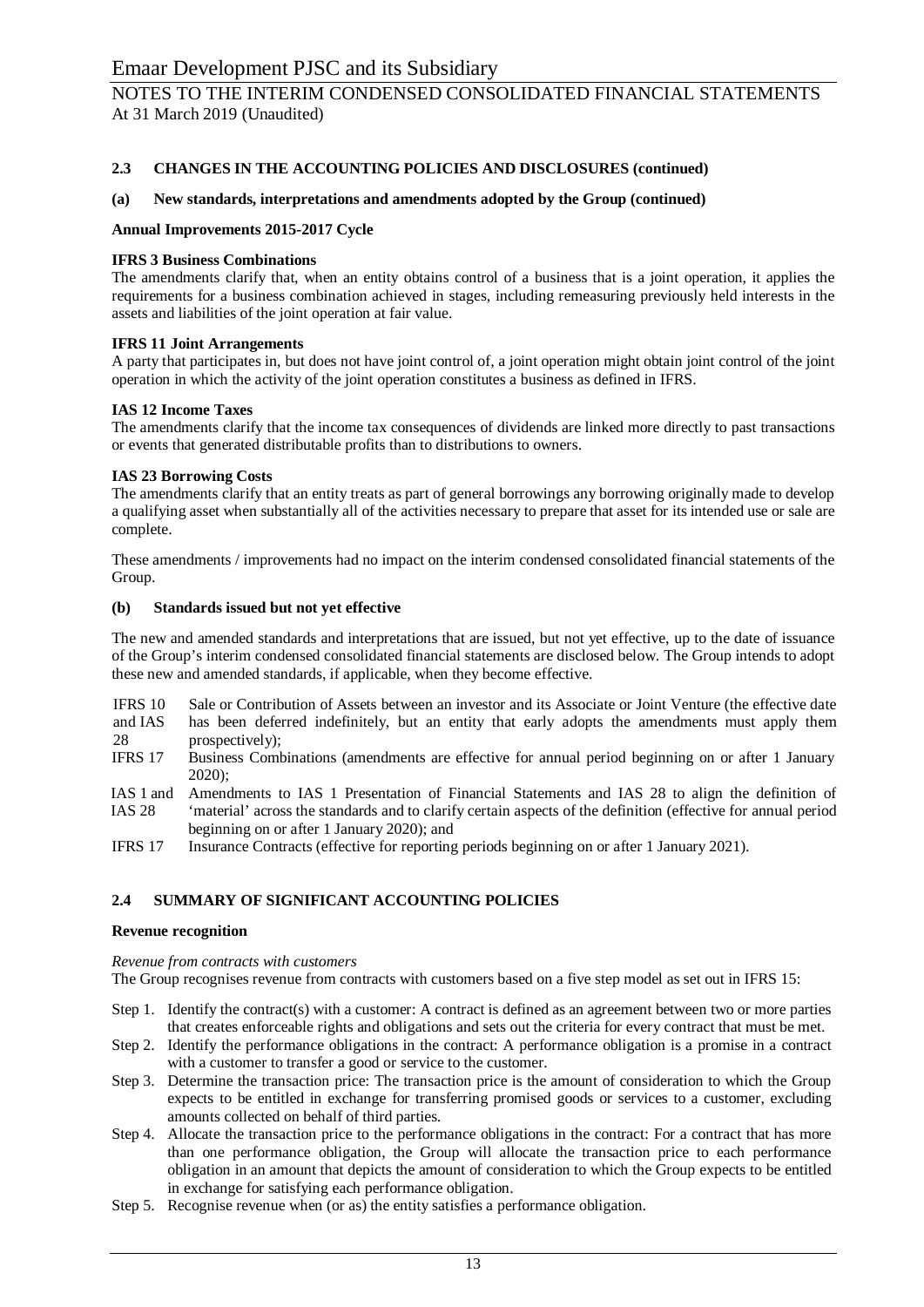# NOTES TO THE INTERIM CONDENSED CONSOLIDATED FINANCIAL STATEMENTS At 31 March 2019 (Unaudited)

### **2.4 SUMMARY OF SIGNIFICANT ACCOUNTING POLICIES (continued)**

### **Revenue recognition (continued)**

#### *Revenue from contracts with customers (continued)*

The Group satisfies a performance obligation and recognises revenue over time, if one of the following criteria is met:

- 1. The customer simultaneously receives and consumes the benefits provided by the Group's performance as the Group performs; or
- 2. The Group's performance creates or enhances an asset that the customer controls as the asset is created or enhanced; or
- 3. The Group's performance does not create an asset with an alternative use to the Group and the entity has an enforceable right to payment for performance completed to date.

For performance obligations where one of the above conditions are not met, revenue is recognised at the point in time at which the performance obligation is satisfied.

When the Group satisfies a performance obligation by delivering the promised goods or services it creates a contract asset based on the amount of consideration earned by the performance. Where the amount of consideration received from a customer exceeds the amount of revenue recognised this gives rise to a contract liability.

Revenue is measured at the fair value of the consideration received or receivable, taking into account contractually defined terms of payment and excluding taxes and duty. The Group assesses its revenue arrangements against specific criteria to determine if it is acting as principal or agent. The Group has concluded that it is acting as a principal in all of its revenue arrangements.

Revenue is recognised in the consolidated statement of comprehensive income to the extent that it is probable that the economic benefits will flow to the Group and the revenue and costs, if applicable, can be measured reliably.

#### *Interest income*

Interest income is recognised as the interest accrues using the effective interest method, under which the rate used exactly discounts estimated future cash receipts through the expected life of the financial asset to the net carrying amount of the financial asset.

#### *Development services*

Revenue from rendering of development management services is recognised when the outcome of the transaction can be estimated reliably, by reference to the stage of completion of the development obligation at the reporting date. Where the outcome cannot be measured reliably, revenue is recognised only to the extent that the expenses incurred are eligible to be recovered.

### **Development properties**

Properties acquired, constructed or in the course of construction for sale in the ordinary course of business are classified as development properties and are stated at the lower of cost or net realisable value. Cost includes:

- Freehold and leasehold rights for land;
- Amounts paid to contractors for construction; and
- · Borrowing costs, planning and design costs, costs of site preparation, professional fees for legal services, property transfer taxes, construction overheads and other related costs.

Net realisable value is the estimated selling price in the ordinary course of the business, based on market prices at the reporting date and discounted for the time value of money if material, less costs to completion and the estimated costs of sale.

The cost of development properties recognised in the consolidated statement of comprehensive income on sale is determined with reference to the specific costs incurred on the property sold and an allocation of any non-specific costs based on the relative size of the property sold.

The management reviews the carrying values of the development properties on an annual basis.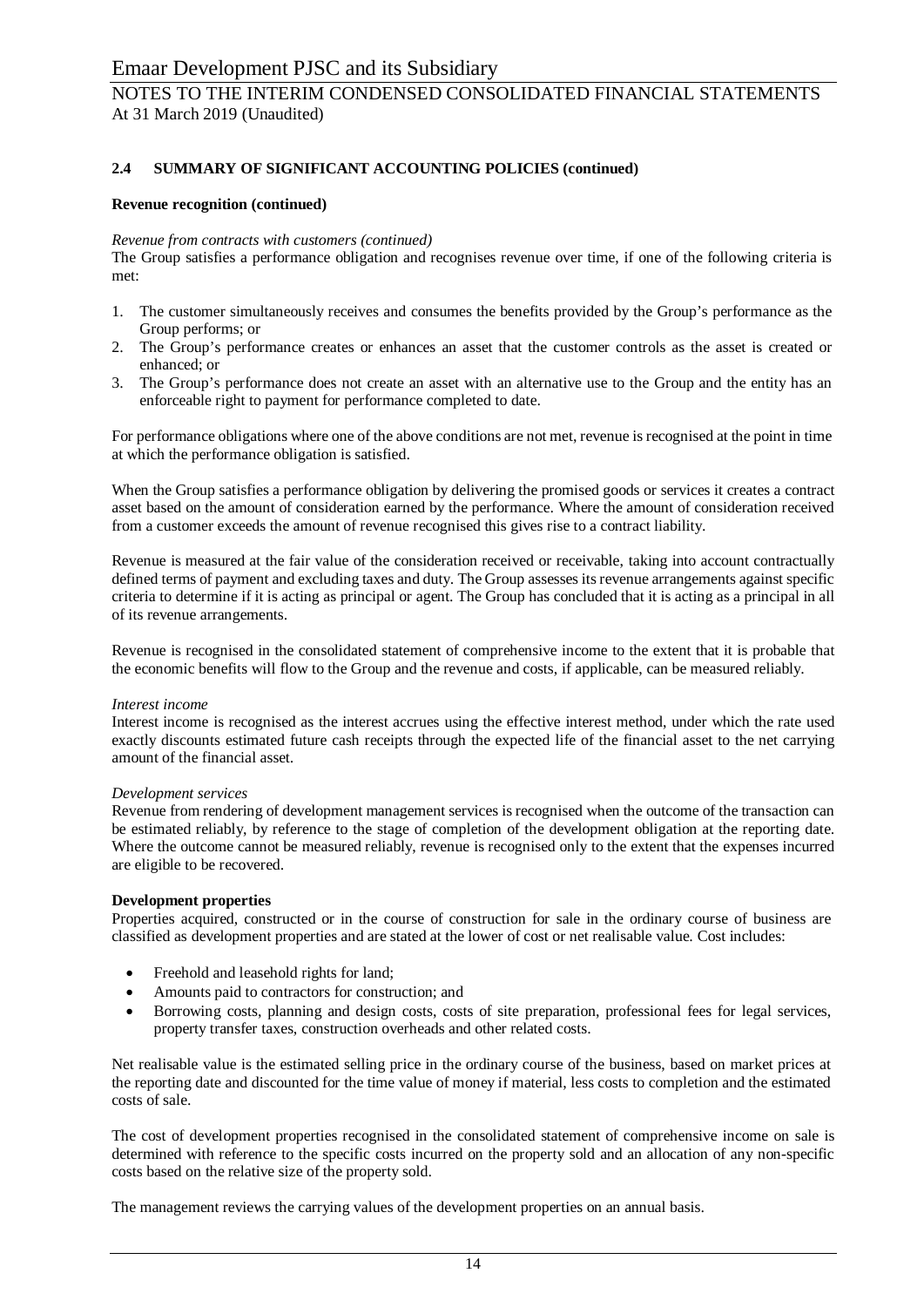### **2.4 SUMMARY OF SIGNIFICANT ACCOUNTING POLICIES (continued)**

### **Right-of-use assets**

The Group recognises right-of-use assets at the commencement date of the lease (i.e., the date the underlying asset is available for use). Right-of-use assets are measured at cost, less any accumulated depreciation and impairment losses, and adjusted for any remeasurement of lease liabilities. The cost of right-of-use assets includes the amount of lease liabilities recognised, initial direct costs incurred, and lease payments made at or before the commencement date less any lease incentives received. Unless the Group is reasonably certain to obtain ownership of the leased asset at the end of the lease term, the recognised right-of-use assets are depreciated on a straight-line basis over the shorter of its estimated useful life and the lease term. Right-of-use assets are subject to impairment.

### **Lease liabilities**

At the commencement date of the lease, the Group recognises lease liabilities measured at the present value of lease payments to be made over the lease term. The lease payments include fixed payments (including in substance fixed payments) less any lease incentives receivable, variable lease payments that depend on an index or a rate, and amounts expected to be paid under residual value guarantees. The lease payments also include the exercise price of a purchase option reasonably certain to be exercised by the Group and payments of penalties for terminating a lease, if the lease term reflects the Group exercising the option to terminate. The variable lease payments that do not depend on an index or a rate are recognised as expense in the period on which the event or condition that triggers the payment occurs.

In calculating the present value of lease payments, the Group uses the incremental borrowing rate at the lease commencement date if the interest rate implicit in the lease is not readily determinable. After the commencement date, the amount of lease liabilities is increased to reflect the accretion of interest and reduced for the lease payments made. In addition, the carrying amount of lease liabilities is remeasured if there is a modification, a change in the lease term, a change in the in-substance fixed lease payments or a change in the assessment to purchase the underlying asset*.*

#### **Short-term leases and leases of low-value assets**

The Group applies the short-term lease recognition exemption to its short-term leases (i.e., those leases that have a lease term of 12 months or less from the commencement date and do not contain a purchase option). It also applies the lease of low-value assets recognition exemption to leases that are considered of low value (i.e., below AED 5,000). Lease payments on short-term leases and leases of low-value assets are recognised as expense on a straight-line basis over the lease term.

### **Financial assets**

### *Initial recognition and measurement*

Financial assets are classified, at initial recognition, as subsequently measured at amortised cost, fair value through other comprehensive income (OCI), and fair value through profit or loss.

The classification of financial assets at initial recognition depends on the financial asset's contractual cash flow characteristics and the Group's business model for managing them. With the exception of trade receivables that do not contain a significant financing component or for which the Group has applied the practical expedient, the Group initially measures a financial asset at its fair value plus, in the case of a financial asset not at fair value through profit or loss, transaction costs. Trade receivables that do not contain a significant financing component or for which the Group has applied the practical expedient are measured at the transaction price determined under IFRS 15.

In order for a financial asset to be classified and measured at amortised cost or fair value through OCI, it needs to give rise to cash flows that are 'solely payments of principal and interest (SPPI)' on the principal amount outstanding. This assessment is referred to as the SPPI test and is performed at an instrument level.

The Group's business model for managing financial assets refers to how it manages its financial assets in order to generate cash flows. The business model determines whether cash flows will result from collecting contractual cash flows, selling the financial assets, or both.

Purchases or sales of financial assets that require delivery of assets within a time frame established by regulation or convention in the market place (regular way trades) are recognised on the trade date, i.e., the date that the Group commits to purchase or sell the asset.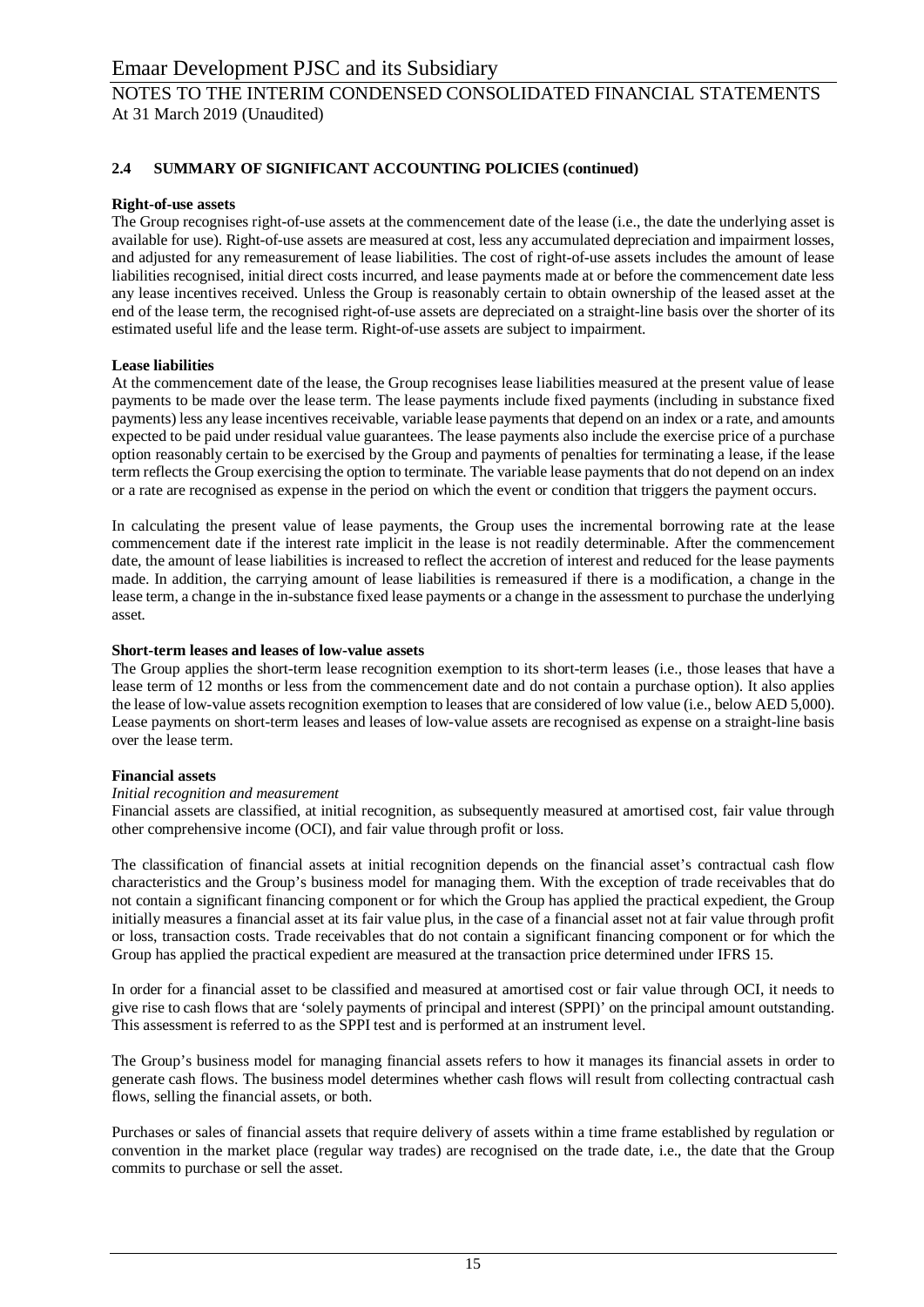# NOTES TO THE INTERIM CONDENSED CONSOLIDATED FINANCIAL STATEMENTS At 31 March 2019 (Unaudited)

### **2.4 SUMMARY OF SIGNIFICANT ACCOUNTING POLICIES (continued)**

### **Financial assets (continued)**

### *Subsequent measurement*

For purposes of subsequent measurement, financial assets are classified in four categories:

- Financial assets at amortised cost (debt instruments)
- Financial assets at fair value through profit or loss
- · Financial assets designated at fair value through OCI with no recycling of cumulative gains and losses upon derecognition (equity instruments)
- · Financial assets at fair value through OCI with recycling of cumulative gains and losses (debt instruments)

### *Financial assets at amortised cost (debt instruments)*

This category is the most relevant to the Group. The Group measures financial assets at amortised cost if both of the following conditions are met:

- · The financial asset is held within a business model with the objective to hold financial assets in order to collect contractual cash flows; and
- The contractual terms of the financial asset give rise on specified dates to cash flows that are solely payments of principal and interest on the principal amount outstanding.

Financial assets at amortised cost are subsequently measured using the effective interest (EIR) method and are subject to impairment. Gains and losses are recognised in profit or loss when the asset is derecognised, modified or impaired.

The Group's financial assets at amortised cost includes trade and unbilled receivables, deposits and other receivables, amounts due from related parties and loans to joint ventures.

### *Financial assets at fair value through profit and loss*

Financial assets at fair value through profit or loss include financial assets held for trading, financial assets designated upon initial recognition at fair value through profit or loss, or financial assets mandatorily required to be measured at fair value. Financial assets are classified as held for trading if they are acquired for the purpose of selling or repurchasing in the near term. Derivatives, including separated embedded derivatives, are also classified as held for trading unless they are designated as effective hedging instruments. Financial assets with cash flows that are not solely payments of principal and interest are classified and measured at fair value through profit or loss, irrespective of the business model. Notwithstanding the criteria for debt instruments to be classified at amortised cost or at fair value through OCI, as described above, debt instruments may be designated at fair value through profit or loss on initial recognition if doing so eliminates, or significantly reduces, an accounting mismatch.

Financial assets at fair value through profit or loss are carried in the interim consolidated statement of financial position at fair value with net changes in fair value recognised in the interim consolidated statement of comprehensive income.

This category includes derivative instruments which the Group had not irrevocably elected to classify at fair value through OCI. Dividends on listed equity investments are also recognised as other income in the interim consolidated statement of comprehensive income when the right of payment has been established.

A derivative embedded in a hybrid contract, with a financial liability or non-financial host, is separated from the host and accounted for as a separate derivative if: the economic characteristics and risks are not closely related to the host; a separate instrument with the same terms as the embedded derivative would meet the definition of a derivative; and the hybrid contract is not measured at fair value through profit or loss. Embedded derivatives are measured at fair value with changes in fair value recognised in profit or loss. Reassessment only occurs if there is either a change in the terms of the contract that significantly modifies the cash flows that would otherwise be required or a reclassification of a financial asset out of the fair value through profit or loss category.

A derivative embedded within a hybrid contract containing a financial asset host is not accounted for separately. The financial asset host together with the embedded derivative is required to be classified in its entirety as a financial asset at fair value through profit or loss.

The Group does not have any financial assets at fair value through profit and loss.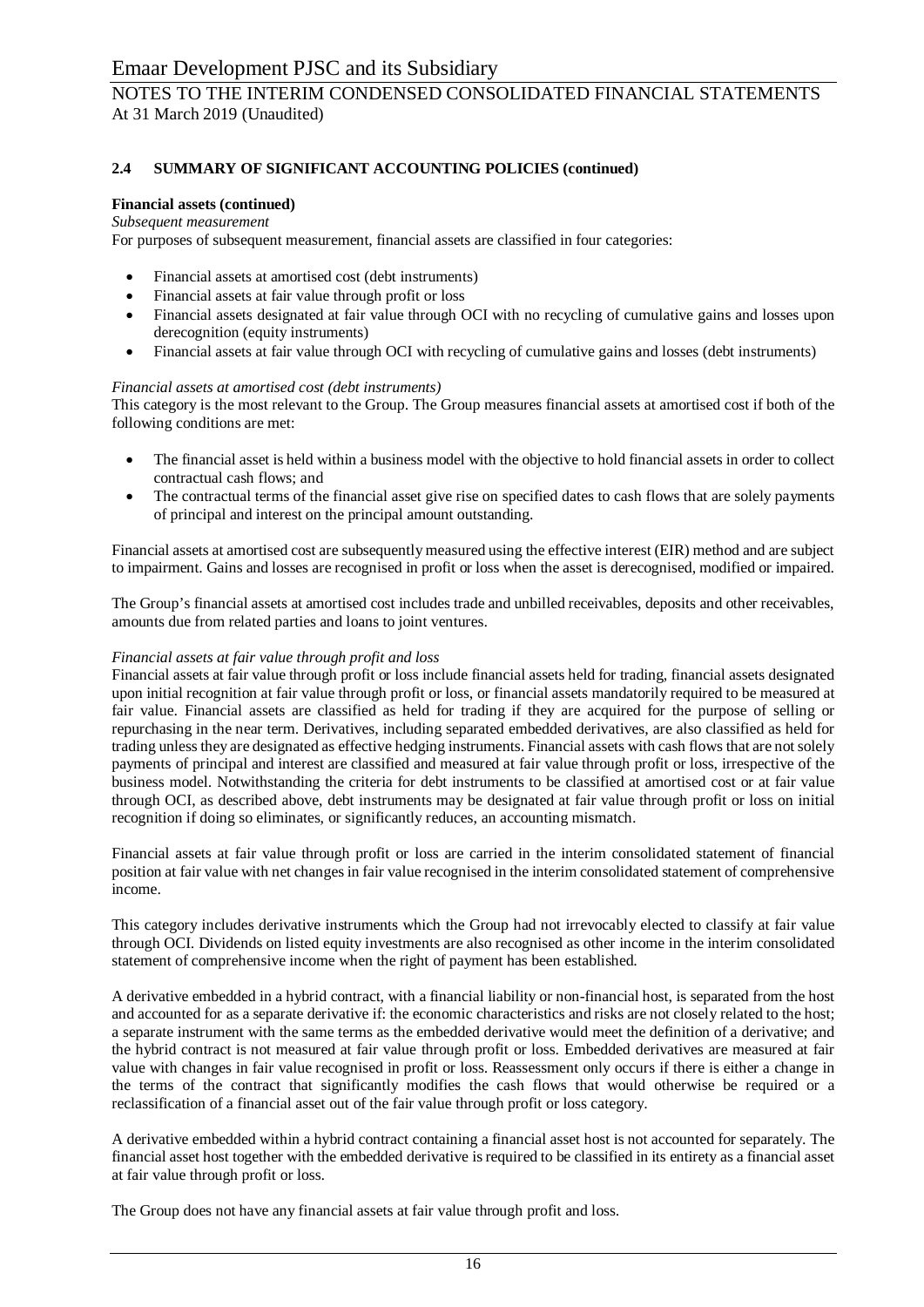### **2.4 SUMMARY OF SIGNIFICANT ACCOUNTING POLICIES (continued)**

### **Financial assets (continued)**

*Subsequent measurement (continued)*

### *Financial assets designated at fair value through OCI (equity instruments)*

Upon initial recognition, the Group can elect to classify irrevocably its equity investments as equity instruments designated at fair value through OCI when they meet the definition of equity under *IAS 32 Financial Instruments: Presentation* and are not held for trading. The classification is determined on an instrument-by-instrument basis.

Gains and losses on these financial assets are never recycled to profit or loss. Dividends are recognised as other income in the statement of profit or loss when the right of payment has been established, except when the Group benefits from such proceeds as a recovery of part of the cost of the financial asset, in which case, such gains are recorded in OCI. Equity instruments designated at fair value through OCI are not subject to impairment assessment.

The Group does not have any financial assets designated at fair value through OCI (equity instruments) as at the reporting date.

### *Financial assets at fair value through OCI (debt instruments)*

The Group measures financial assets at amortised cost if both of the following conditions are met:

- The financial asset is held within a business model with the objective of both holding to collect contractual cash flows and selling; and
- The contractual terms of the financial asset give rise on specified dates to cash flows that are solely payments of principal and interest on the principal amount outstanding.

For debt instruments at fair value through OCI, interest income, foreign exchange revaluation and impairment losses or reversals are recognised in the statement of profit or loss and computed in the same manner as for financial assets measured at amortised cost. The remaining fair value changes are recognised in OCI. Upon derecognition, the cumulative fair value change recognised in OCI is recycled to profit or loss.

The Group does not have any financial assets designated at fair value through OCI (debt instruments) as at the reporting date.

### *Derecognition*

A financial asset (or, where applicable a part of a financial asset or part of a group of similar financial assets) is primarily derecognised when:

- The rights to receive cash flows from the asset have expired; or
- The Group has transferred its rights to receive cash flows from the asset or has assumed an obligation to pay the received cash flows in full without material delay to a third party under a 'pass-through' arrangement; and either (a) the Group has transferred substantially all the risks and rewards of the asset, or (b) the Group has neither transferred nor retained substantially all the risks and rewards of the asset, but has transferred control of the asset.

When the Group has transferred its rights to receive cash flows from an asset or has entered into a pass-through arrangement, it evaluates if, and to what extent, it has retained the risks and rewards of ownership. When it has neither transferred nor retained substantially all the risks and rewards of the asset nor transferred control of the asset, the asset is recognised to the extent of the Group's continuing involvement in the asset. In that case, the Group also recognises an associated liability. The transferred asset and the associated liability are measured on a basis that reflects the rights and obligations that the Group has retained.

Continuing involvement that takes the form of a guarantee over the transferred asset, is measured at the lower of the original carrying amount of the asset and the maximum amount of consideration that the Group could be required to repay.

### *Cash and cash equivalents*

For the purpose of the consolidated statement of cash flows, cash and cash equivalents consist of cash in hand, bank balances and short-term deposits with an original maturity of three months or less, net of outstanding bank overdrafts.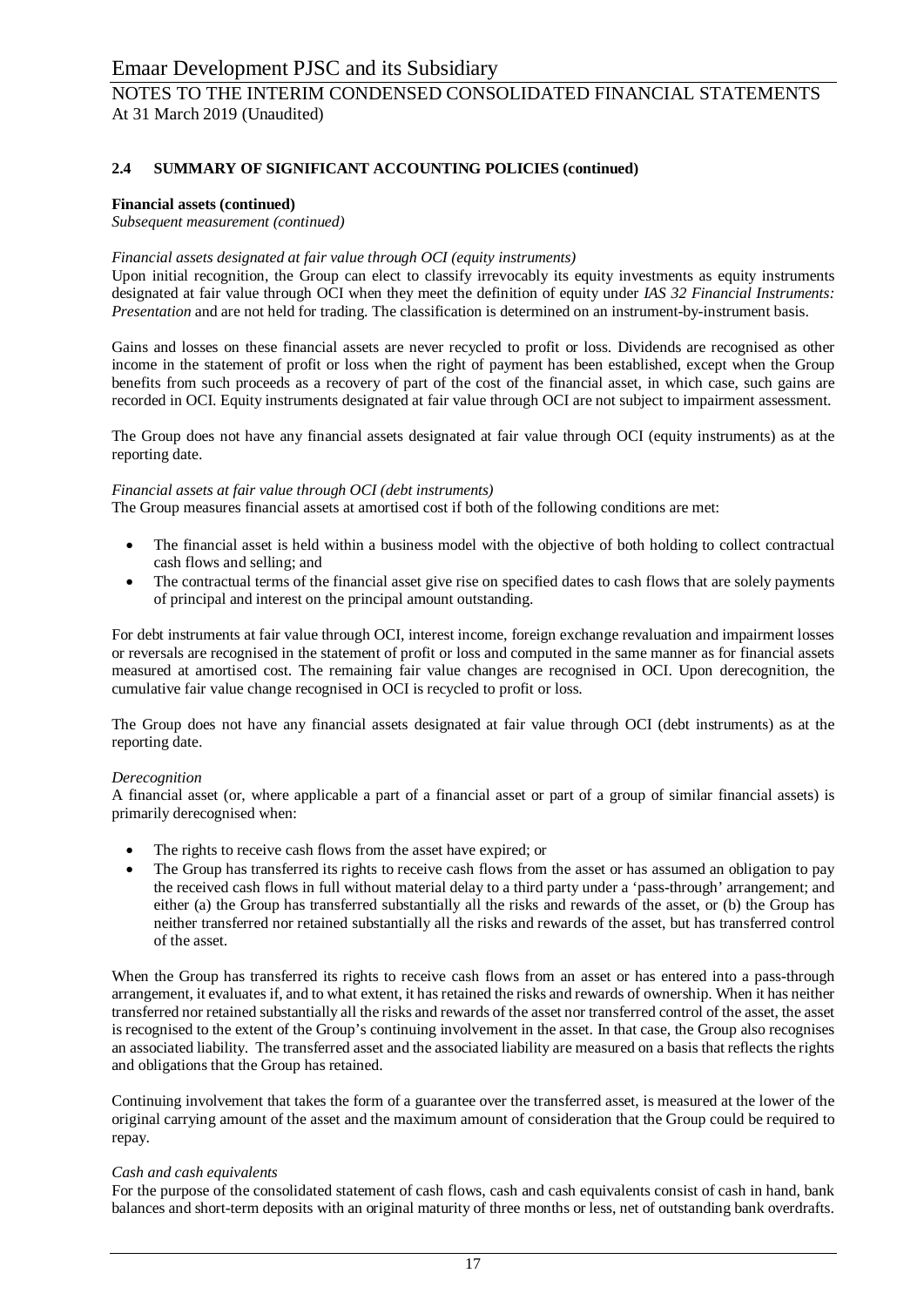# NOTES TO THE INTERIM CONDENSED CONSOLIDATED FINANCIAL STATEMENTS At 31 March 2019 (Unaudited)

### **2.4 SUMMARY OF SIGNIFICANT ACCOUNTING POLICIES (continued)**

### **Financial assets (continued)**

### *Trade and unbilled receivables*

Trade receivables are stated at original amount less a provision for any uncollectible amounts. An estimate for doubtful debts is made when collection of the full amount is no longer probable. When a trade receivable is uncollectible, it is written off against provision for doubtful debts. Subsequent recoveries of amounts previously written off are credited to the interim consolidated statement of comprehensive income.

Services rendered but not billed at the reporting date are accrued as per the terms of the agreements as unbilled receivables.

### *Foreign exchange gains and losses*

The fair value of financial assets denominated in a foreign currency is determined in that foreign currency and translated at the spot rate at the end of the reporting period. The foreign exchange component forms part of its fair value gain or loss. For financial assets classified as at fair value through profit or loss, the foreign exchange component is recognised in the interim consolidated statement of comprehensive income. For financial assets designated at fair value through profit and loss any foreign exchange component is recognised in other comprehensive income. For foreign currency denominated debt instruments classified at amortised cost, the foreign exchange gains and losses are determined based on the amortised cost of the asset and are recognised in the 'other gains and losses' line item in the interim consolidated statement of comprehensive income.

### *Impairment of financial assets*

Effective 1 January 2018, the Group recognises an allowance for expected credit losses ("ECL") for all debt instruments not held at fair value through profit or loss. ECLs are based on the difference between the contractual cash flows due in accordance with the contract and all the cash flows that the Group expects to receive. The shortfall is then discounted at an approximation to the asset's original effective interest rate.

ECLs are recognised in two stages. For credit exposures for which there has not been a significant increase in credit risk since initial recognition, ECLs are provided for credit losses that result from default events that are possible within the next 12-months (a 12-month ECL). For those credit exposures for which there has been a significant increase in credit risk since initial recognition, a loss allowance is required for credit losses expected over the remaining life of the exposure, irrespective of the timing of the default (a lifetime ECL).

For trade and unbilled receivables and other receivables, the Group applies a simplified approach in calculating ECLs based on lifetime expected credit losses. The Group has established a provision matrix that is based on the Group's historical credit loss experience, adjusted for forward-looking factors specific to the debtors and the economic environment. The expected credit losses are recognised in the interim consolidated statement of comprehensive income.

The Group may also consider a financial asset to be in default when internal or external information indicates that the Group is unlikely to receive the outstanding contractual amounts in full before taking into account any credit enhancements held by the Group. A financial asset is written off when there is no reasonable expectation of recovering the contractual cash flows.

### **Impairment of non-financial assets**

The Group assesses at each reporting date whether there is an indication that a non-financial asset may be impaired. If any indication exists, or when annual impairment testing for an asset is required, the Group estimates the asset's recoverable amount. An asset's recoverable amount is the higher of an asset's or cash-generating unit's (CGU) fair value less costs to sell and its value in use and is determined for an individual asset, unless the asset does not generate cash inflows that are largely independent of those from other assets or groups of assets. Where the carrying amount of an asset or CGU exceeds its recoverable amount, the asset is considered impaired and is written down to its recoverable amount. In assessing value in use, the estimated future cash flows are discounted to their present value using a pre-tax discount rate that reflects current market assessments of the time value of money and the risks specific to the asset. In determining fair value less costs to sell, an appropriate valuation model is used. These calculations are corroborated by valuation multiples, quoted share prices for publicly traded entities or other available fair value indicators.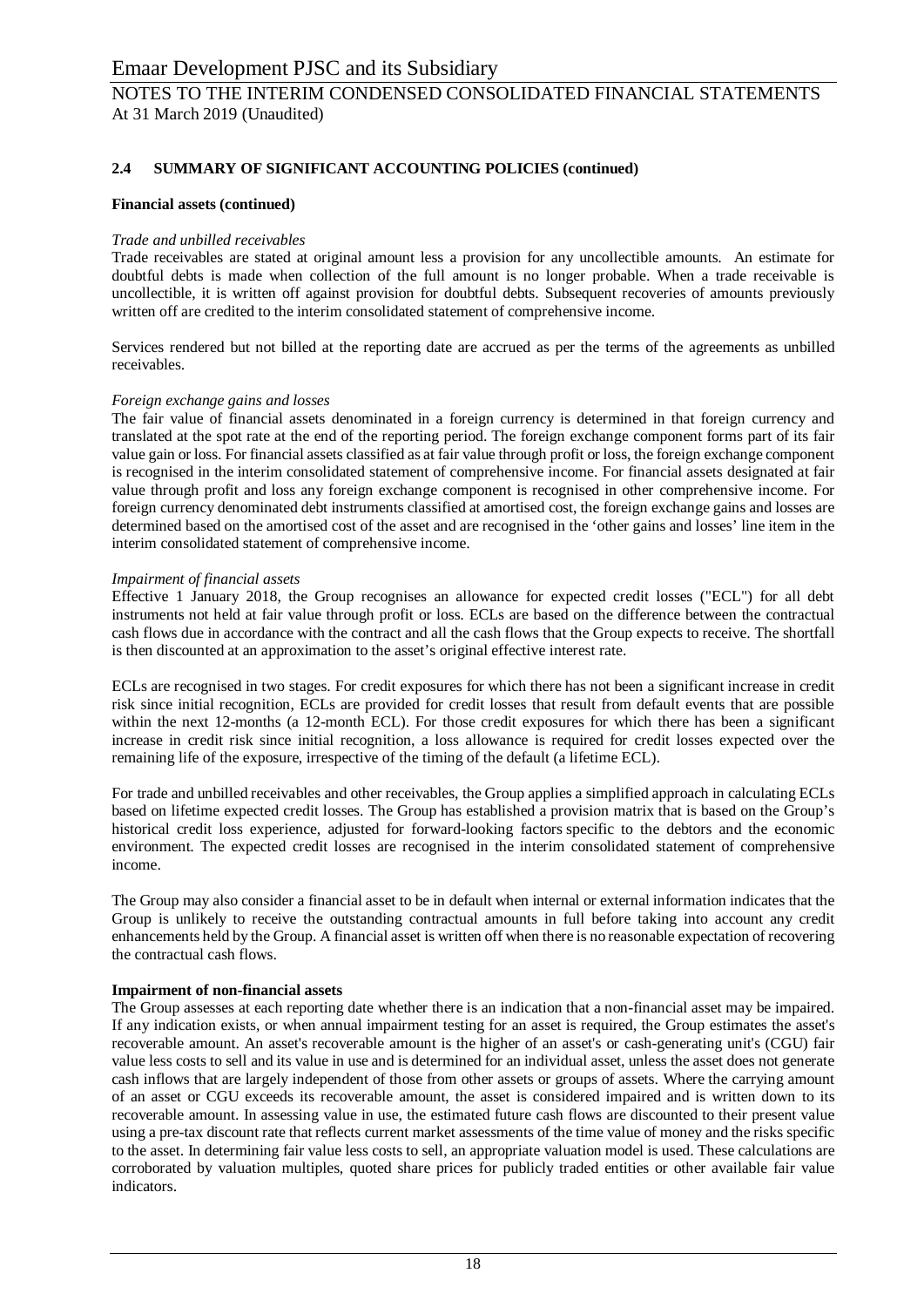# NOTES TO THE INTERIM CONDENSED CONSOLIDATED FINANCIAL STATEMENTS At 31 March 2019 (Unaudited)

### **2.4 SUMMARY OF SIGNIFICANT ACCOUNTING POLICIES (continued)**

### **Impairment of non-financial assets (continued)**

Impairment losses are recognised in the interim consolidated statement of comprehensive income in those expense categories consistent with the function of the impaired asset.

For assets excluding goodwill, an assessment is made at each reporting date as to whether there is any indication that previously recognised impairment losses may no longer exist or may have decreased. If such indication exists, the Group estimates the asset's or cash-generating unit's recoverable amount. A previously recognised impairment loss is reversed only if there has been a change in the assumptions used to determine the asset's recoverable amount since the last impairment loss was recognised. The reversal is limited so that the carrying amount of the asset does not exceed its recoverable amount, nor exceed the carrying amount that would have been determined, net of depreciation, had no impairment loss been recognised for the asset in prior years. Such reversal is recognised in the interim consolidated statement of comprehensive income.

### **Financial liabilities and equity instruments issued by the Group**

Debt and equity instruments are classified as either financial liabilities or as equity instruments in accordance with the substance of the contractual agreements. Financial liabilities within the scope of IFRS 9, are classified as financial liabilities at fair value through profit or loss, loans and borrowings, or as derivative instruments as appropriate. The Group determines the classification of its financial liabilities at the initial recognition.

### *Trade and other payables*

Liabilities are recognised for amounts to be paid in the future for goods or services received, whether billed by the supplier or not.

### *Loans and borrowings*

Term loans are initially recognised at the fair value of the consideration received less directly attributable transaction costs.

After initial recognition, interest-bearing loans and borrowings are subsequently measured at amortised cost using the effective interest rate method. Gains and losses are recognised in the interim consolidated statement of comprehensive income when the liabilities are derecognised as well as through the amortisation process.

### *Other financial liabilities*

Other financial liabilities are initially measured at fair value, net of transaction costs and are subsequently measured at amortised cost using the effective interest method, with interest expense recognised on an effective yield basis.

The effective interest method is a method of calculating the amortised cost of a financial liability and of allocating interest expense over the relevant period. The effective interest rate is the rate that exactly discounts estimated future cash payments through the expected life of the financial liability, or, where appropriate, a shorter period.

### *Derecognition of financial liabilities*

The Group derecognises financial liabilities when, and only when, the Group's obligations are discharged, cancelled or they expire. Where an existing financial liability is replaced by another from the same lender on substantially different terms, or the terms of an existing liability are substantially modified, then the difference in the respective carrying amounts is recognised in the interim consolidated statement of comprehensive income.

### *Offsetting of financial instruments*

Financial assets and financial liabilities are offset and the net amount is reported in the interim consolidated statement of financial position if there is a currently enforceable legal right to offset the recognised amounts and there is an intention to settle on a net basis, to realise the assets and settle the liabilities simultaneously.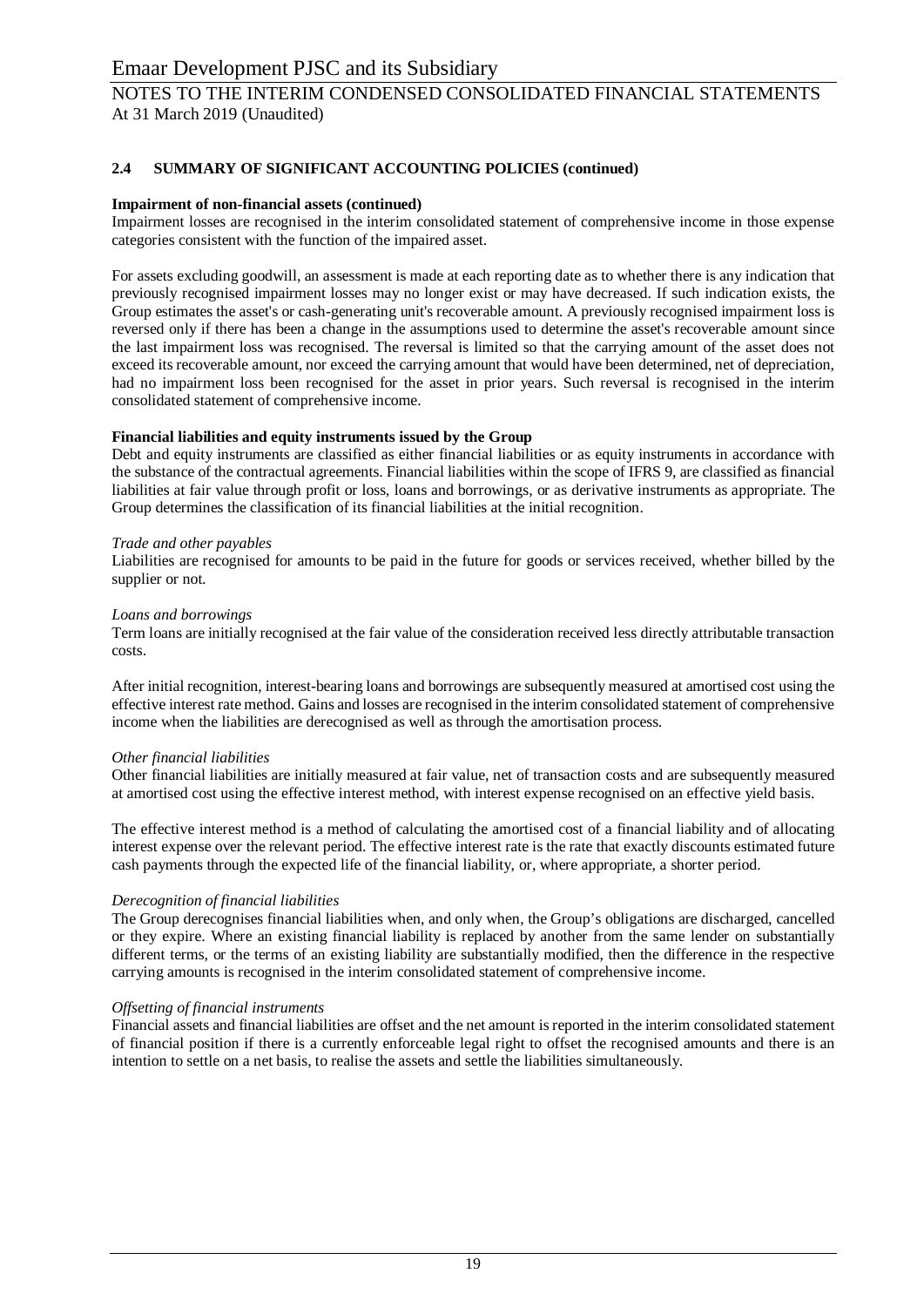# NOTES TO THE INTERIM CONDENSED CONSOLIDATED FINANCIAL STATEMENTS At 31 March 2019 (Unaudited)

### **2.4 SUMMARY OF SIGNIFICANT ACCOUNTING POLICIES (continued)**

### **Provisions**

Provisions are recognised when the Group has a legal or constructive obligation as a result of a past event, it is probable that an outflow of resources embodying economic benefits will be required to settle the obligation, and the amount can be reliably estimated. When the Group expects some or all of a provision to be reimbursed, the reimbursement is recognised as a separate asset but only when the reimbursement is virtually certain. The expense relating to any provision is presented in the interim consolidated statement of comprehensive income net of any reimbursement.

Provisions are measured at the present value of the expenditures expected to be required to settle the obligation at the end of the reporting period, using a rate that reflects current market assessments of the time value of money and the risks specific to the obligation.

Provisions are reviewed at each reporting date and adjusted to reflect the current best estimate. If it is no longer probable that an outflow of resources embodying economic benefits will be required to settle the obligation, the provision is reversed.

### **Contingencies**

Contingent liabilities are not recognised in the interim condensed consolidated financial statements. They are disclosed unless the possibility of an outflow of resources embodying economic benefits is remote. A contingent asset is not recognised in the interim condensed consolidated financial statements but disclosed when an inflow of economic benefits is probable.

### **Fair value measurement**

The fair value of financial instruments that are traded in active markets at each reporting date is determined by reference to quoted market prices or dealer price quotations (bid price for long positions and ask price for short positions), without any deduction for transaction costs.

For financial instruments not traded in an active market, the fair value is determined using appropriate valuation techniques. Such techniques may include:

- Using recent arm's length market transactions
- Reference to the current fair value of another instrument that is substantially the same
- A discounted cash flow analysis or other valuation models

### **3 SEGMENT INFORMATION**

For management purposes, the Group is organised into one segment based on its products and services, which is the real estate development business. Accordingly, the Group only has one reportable segment. Management monitors the operating results of the business as a single unit for the purpose of making decisions about resource allocation and performance assessment.

### *Business segments*

Revenue, operating results, assets and liabilities presented in the interim condensed consolidated financial statements relates to the real estate development business of the Group.

### *Geographic segment*

The Group is currently operating only in the UAE, hence the operating results, assets and liabilities presented it the interim condensed consolidated financial statements relates to its operation in the UAE.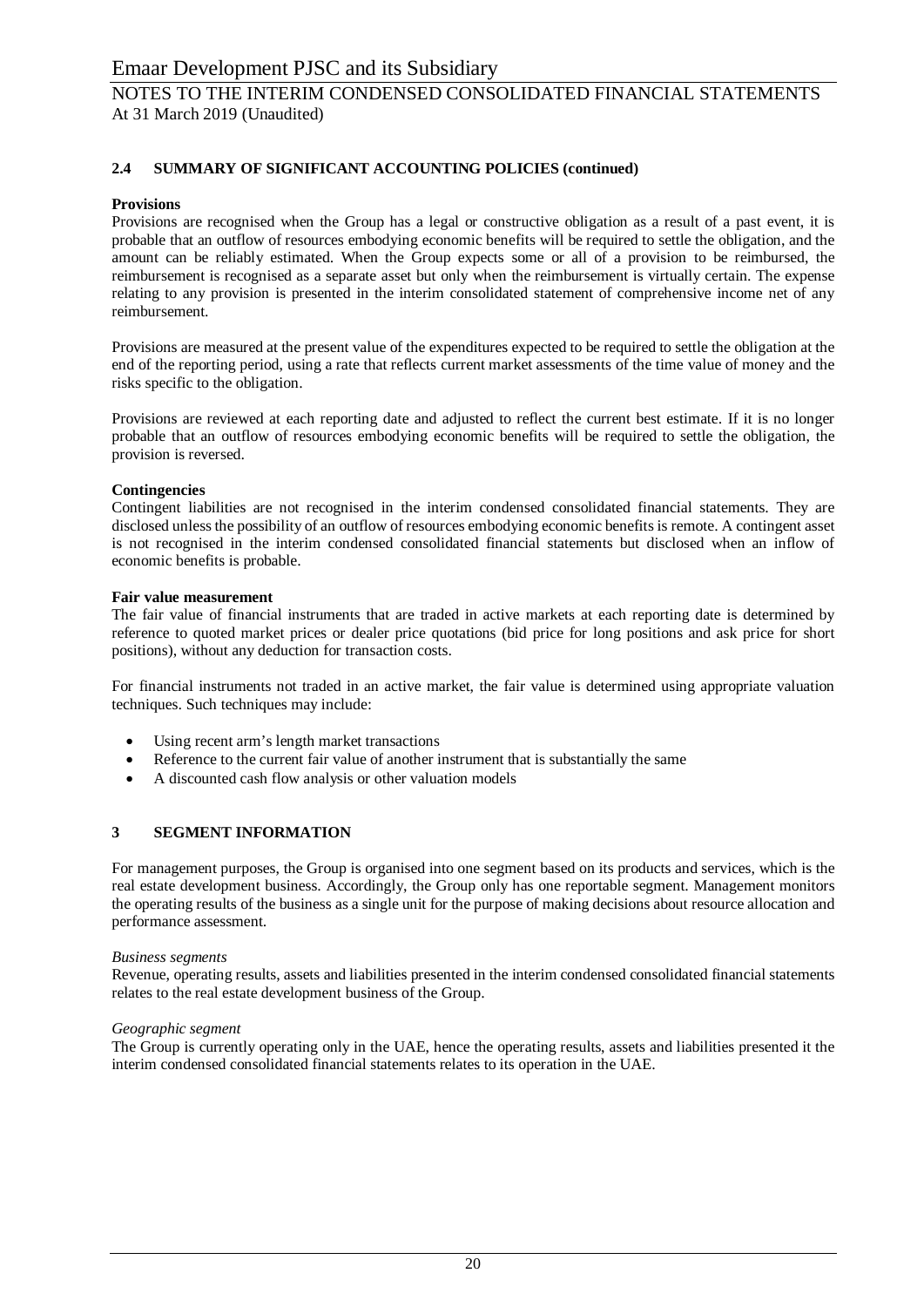# NOTES TO THE INTERIM CONDENSED CONSOLIDATED FINANCIAL STATEMENTS At 31 March 2019 (Unaudited)

### **4 REVENUE AND COST OF REVENUE**

|                                                    | 1 January      | 1 January             |
|----------------------------------------------------|----------------|-----------------------|
|                                                    | 2019 to        | 2018 to               |
|                                                    | 31 March       | 31 March              |
|                                                    | 2019           | 2018                  |
|                                                    | <b>AED'000</b> | <i><b>AED'000</b></i> |
| <b>Revenue</b>                                     |                |                       |
| Sale of condominiums                               | 1,900,658      | 1,711,709             |
| Sale of villas                                     | 1,391,007      | 1,323,997             |
| Sale of commercial units, plots of land and others | 48,982         | 229,511               |
|                                                    | 3,340,647      | 3,265,217             |
| <b>Cost of revenue</b>                             |                |                       |
| Cost of condominiums                               | 1,200,822      | 1,080,334             |
| Cost of villas                                     | 730,408        | 707,077               |
| Cost of commercial units, plots of land and others | 7,176          | 69,716                |
|                                                    | 1,938,406      | 1,857,127             |
|                                                    |                |                       |

Below is the split of revenue recognised over a period of time and single point in time:

|                                                   | 1 January<br>2019 to               | 1 January<br>$2018$ to             |
|---------------------------------------------------|------------------------------------|------------------------------------|
|                                                   | 31 March<br>2019<br><b>AED'000</b> | 31 March<br>2018<br><i>AED'000</i> |
| - Over a period of time<br>- Single point in time | 3,329,435<br>11,212                | 3,131,515<br>133,702               |
|                                                   | 3,340,647                          | 3,265,217                          |

### **5 SELLING, GENERAL AND ADMINISTRATIVE EXPENSES**

|                                              | 1 January      | 1 January      |
|----------------------------------------------|----------------|----------------|
|                                              | $2019$ to      | $2018$ to      |
|                                              | 31 March       | 31 March       |
|                                              | 2019           | 2018           |
|                                              | <b>AED'000</b> | <i>AED'000</i> |
| Sales and marketing expenses                 | 166,542        | 74,754         |
| Payroll and related expenses                 | 59,208         | 51,793         |
| Property management expenses                 | 15,593         | 18,296         |
| Depreciation (including right-of use assets) | 6.971          | 3,624          |
| Other expenses                               | 114,899        | 110,781        |
|                                              | 363,213        | 259,248        |
|                                              |                |                |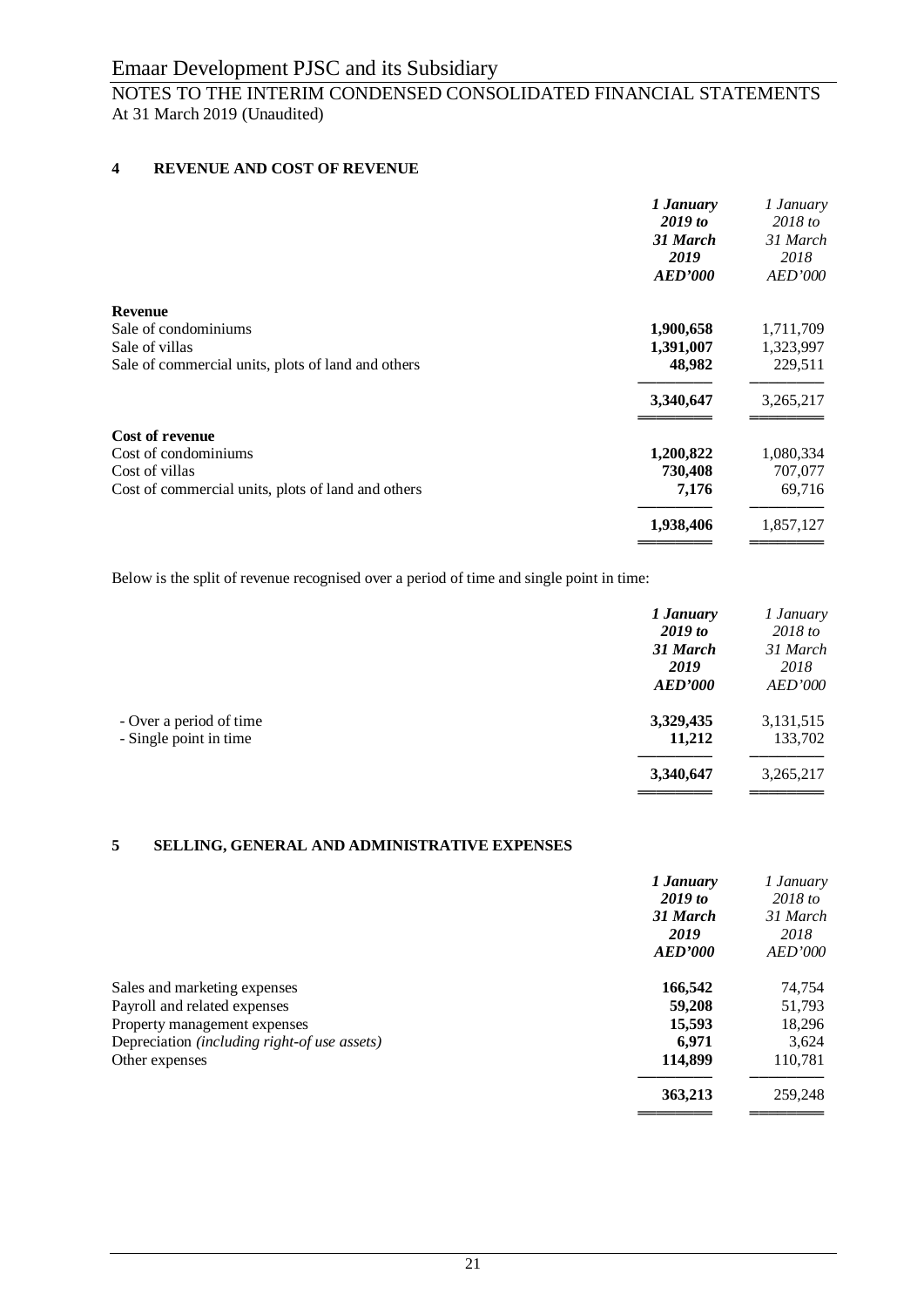# NOTES TO THE INTERIM CONDENSED CONSOLIDATED FINANCIAL STATEMENTS At 31 March 2019 (Unaudited)

### **6 FINANCE INCOME**

|                                                                     | 1 January<br>2019 to               | 1 January<br>2018 to               |
|---------------------------------------------------------------------|------------------------------------|------------------------------------|
|                                                                     | 31 March<br>2019<br><b>AED'000</b> | 31 March<br>2018<br><b>AED'000</b> |
| Finance income on fixed deposits with banks<br>Other finance income | 31,668<br>2,258                    | 28,831<br>2,013                    |
|                                                                     | 33,926                             | 30,844                             |

### **7 BANK BALANCES AND CASH**

|                                                                                                       | 31 March<br>2019<br><b>AED'000</b> | 31 December<br>2018<br><b>AED'000</b><br>(Audited) |
|-------------------------------------------------------------------------------------------------------|------------------------------------|----------------------------------------------------|
| Cash in hand<br>Current and call bank deposit accounts<br>Fixed deposits maturing within three months | 1,053<br>6,210,518                 | 1,055<br>6,761,990<br>25,709                       |
| Cash and cash equivalents<br>Fixed deposits maturing after three months                               | 6,211,571<br>45,213                | 6,788,754<br>68,340                                |
|                                                                                                       | 6,256,784                          | 6,857,094                                          |

Cash at banks earn interest at fixed rates based on prevailing bank deposit rates. Short-term fixed deposits are made for varying periods between one day and three months, depending on the immediate cash requirements of the Group, and earn interest at the respective short-term deposit rates.

Fixed deposits maturing after three months earn interest rate of 2.75% per annum (31 December 2018: 3.2% per annum).

The Group is required to maintain certain deposits/balances amounting to AED 6,211,570 thousands (31 December 2018: AED 6,798,327 thousands) with banks for advances received from customers against sale of development properties which are deposited into escrow accounts. These deposits/balances are not under lien.

### **8 TRADE AND UNBILLED RECEIVABLES**

|                                           | 31 March<br>2019<br>AED'000 | 31 December<br>2018<br>AED'000<br>(Audited) |
|-------------------------------------------|-----------------------------|---------------------------------------------|
| <b>Trade receivables</b>                  |                             |                                             |
| Amounts receivables within 12 months      | 1,114,212                   | 1,089,432                                   |
| <b>Unbilled receivables</b>               |                             |                                             |
| Unbilled receivables within 12 months     | 4,107,185                   | 3,580,644                                   |
| Unbilled receivables after 12 months, net | 1,918,437                   | 1,332,384                                   |
|                                           | 6,025,622                   | 4,913,028                                   |
| Total trade and unbilled receivables      | 7,139,834                   | 6,002,460                                   |
|                                           |                             |                                             |

The above trade receivables are net of AED 56,629 thousands (31 December 2018: AED 56,629 thousands) relating to provision for doubtful debts representing management's best estimate of loss based on expected credit loss model. All other receivables are considered fully recoverable.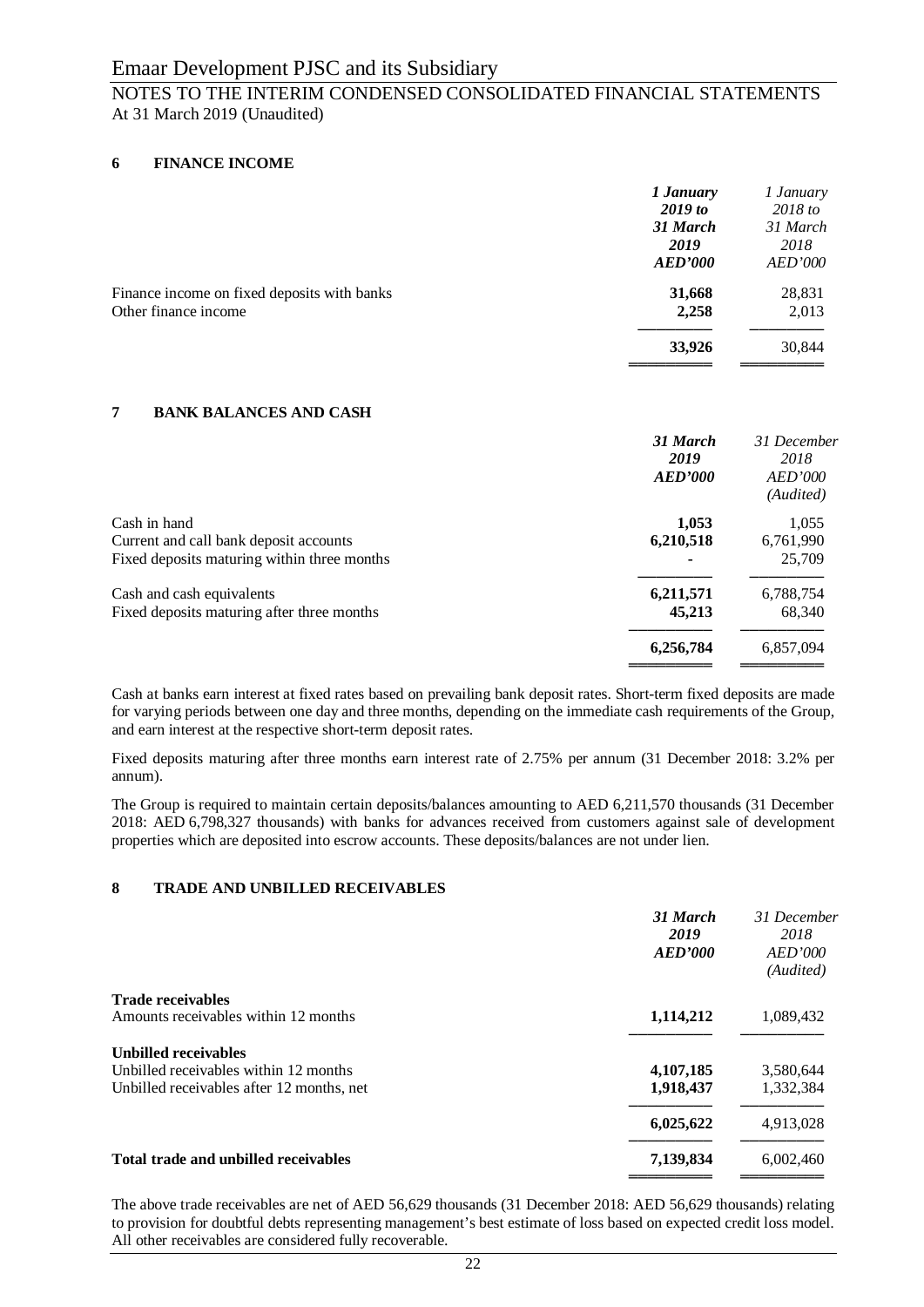# NOTES TO THE INTERIM CONDENSED CONSOLIDATED FINANCIAL STATEMENTS At 31 March 2019 (Unaudited)

### **9 OTHER ASSETS, RECEIVABLES, DEPOSITS AND PREPAYMENTS**

|                                    | 31 March<br>2019<br><b>AED'000</b> | 31 December<br>2018<br><b>AED'000</b><br>(Audited) |
|------------------------------------|------------------------------------|----------------------------------------------------|
| Advances to contractors and others | 1,260,165                          | 1,226,639                                          |
| Due from related parties (note 17) | 1,920,189                          | 2,256,407                                          |
| Deferred sales commission (i)      | 802,888                            | 731,416                                            |
| Value added tax recoverable        | 197,272                            | 304,770                                            |
| Prepayments                        | 4,293                              | 24,978                                             |
| Accrued interest                   | 80                                 | 157                                                |
| Other receivables and deposits     | 188,125                            | 160,486                                            |
|                                    | 4,373,012                          | 4,704,853                                          |
|                                    |                                    |                                                    |

(i) The deferred sales commission expense incurred to obtain or fulfil a contract with the customers is amortised over the period of satisfying performance obligations where applicable.

### **10 DEVELOPMENT PROPERTIES**

|                                                                                                                                                                | 1 January<br>$2019$ to<br>31 March<br>2019<br>AED'000 | 1 January<br>$2018$ to<br>31 December<br>2018<br><i>AED'000</i><br>(Audited) |
|----------------------------------------------------------------------------------------------------------------------------------------------------------------|-------------------------------------------------------|------------------------------------------------------------------------------|
| Balance at the beginning of the period/year<br>Add: Costs incurred during the period/year<br>Less: Costs transferred to cost of revenue during the period/year | 12,368,253<br>2,851,910<br>(1,938,406)                | 9,359,957<br>11,741,273<br>(8,732,977)                                       |
| Balance at the end of the period/year                                                                                                                          | 13,281,757                                            | 12,368,253                                                                   |

### **11 LOANS TO JOINT VENTURES**

|                                                | 31 March<br>2019<br>AED'000 | 31 December<br>2018<br><i>AED'000</i><br>(Audited) |
|------------------------------------------------|-----------------------------|----------------------------------------------------|
| Zabeel Square LLC<br>Emaar Dubai South DWC LLC | 233,842<br>399,579          | 237,653<br>289,775                                 |
|                                                | 633,421                     | 527,428                                            |

Loans to joint ventures are unsecured, repayable on demand and do not carry any interest.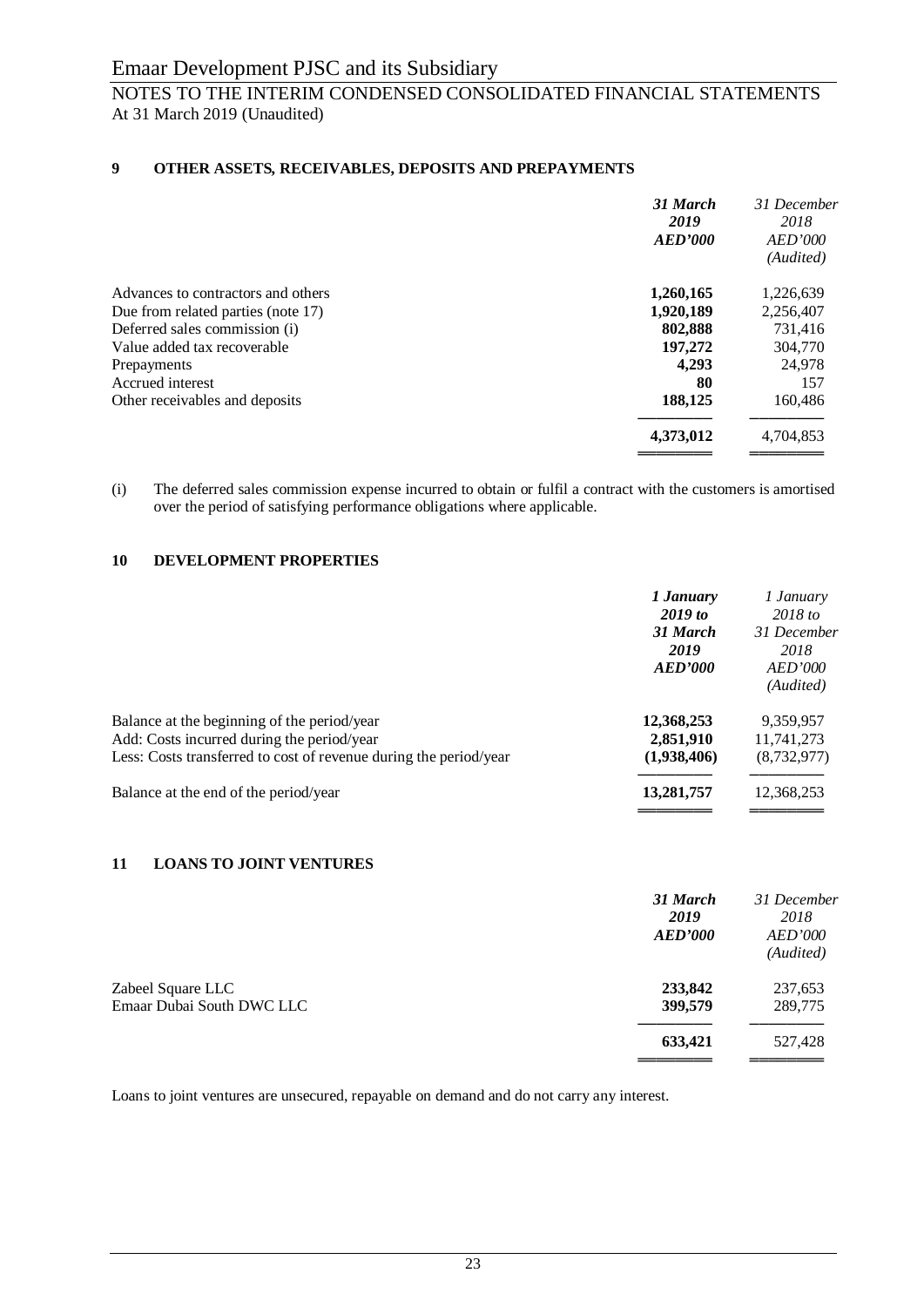# NOTES TO THE INTERIM CONDENSED CONSOLIDATED FINANCIAL STATEMENTS At 31 March 2019 (Unaudited)

## **12 INVESTMENTS IN JOINT VENTURES**

| 31 March<br>2019<br><b>AED'000</b> | 31 December<br>2018<br><i>AED'000</i><br>(Audited) |
|------------------------------------|----------------------------------------------------|
| 70.402                             | 59,333                                             |
| 70,402                             | 59,333                                             |
|                                    |                                                    |

The Group has the following effective ownership interest in its joint ventures:

|                           | Country of    | Ownership |        |
|---------------------------|---------------|-----------|--------|
|                           | incorporation | 2019      | 2018   |
| Emaar Dubai South DWC LLC | <b>UAE</b>    | 50.00%    | 50.00% |
| Zabeel Square LLC         | <b>UAE</b>    | 50.00%    | 50.00% |

Net investment in Zabeel Square LLC as at the reporting date is nil.

### **13 TRADE AND OTHER PAYABLES**

|                                               | 31 March<br>2019<br><b>AED'000</b> | 31 December<br>2018<br><b>AED'000</b><br>(Audited) |
|-----------------------------------------------|------------------------------------|----------------------------------------------------|
| Creditors for land purchase                   | 3,803,933                          | 3,879,624                                          |
| Project contract cost accruals and provisions | 2,826,798                          | 2,964,291                                          |
| Funding from a related party (note 17)        | 1,415,000                          | 353.403                                            |
| Payable to related parties (note 17)          | 1,249,741                          | 1,655,418                                          |
| Trade payables                                | 852,194                            | 818,022                                            |
| Sales commission payable                      | 164,594                            | 96,526                                             |
| Lease liabilities                             | 10,526                             |                                                    |
| Payable to authorities                        | 39,699                             | 52,905                                             |
| Other payables and accruals                   | 535,178                            | 442.299                                            |
|                                               | 10,897,663                         | 10,262,488                                         |
|                                               |                                    |                                                    |

### **14 INTEREST-BEARING LOANS AND BORROWINGS**

On 27 September 2017, the Group entered into a 5 year Murabaha financing facility (the "Facility") agreement for an amount of USD 1,300,000 thousands (AED 4,774,900 thousands) with First Abu Dhabi Bank PJSC. The Facility is secured against cash flows of certain projects of the Group, carries profit rate at LIBOR plus 1.40 % per annum (31 December 2018: LIBOR plus 1.4% per annum) and is fully repayable by 2022. As at the reporting date, the Group has drawn down USD 1,080,000 thousands (AED 3,966,840 thousands) from the Facility. The Facility is presented in the interim condensed consolidated financial statements at AED 3,933,416 thousands (31 December 2018: AED 3,931,028 thousands) net of unamortised directly attributable transaction cost.

### **15 GUARANTEES AND CONTINGENCIES**

The Group has provided a performance guarantee of AED 6,211,798 thousands (31 December 2018: AED 5,614,424 thousands) to the Real Estate Regulatory Authority (RERA), Dubai for its projects as per RERA regulations.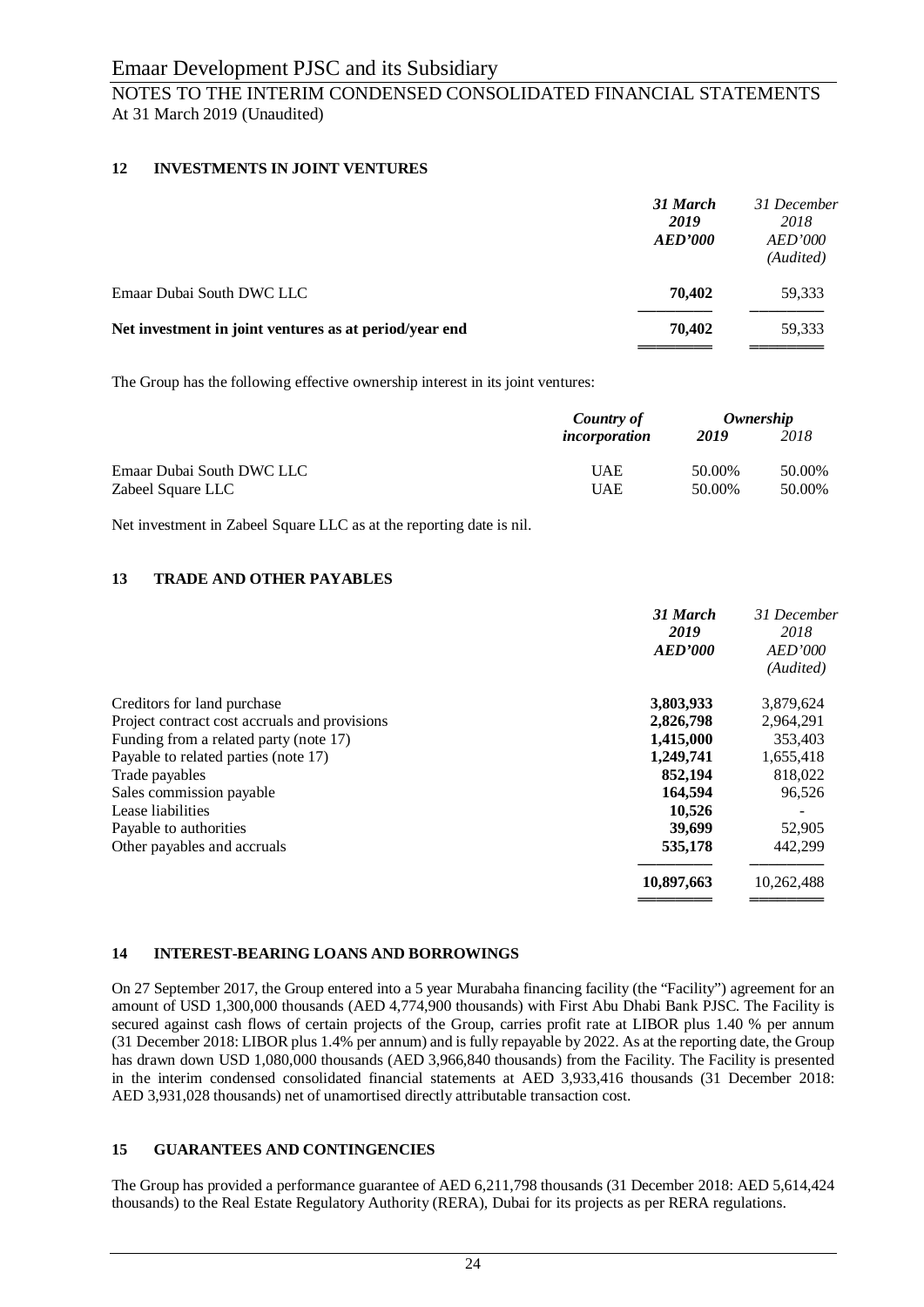## NOTES TO THE INTERIM CONDENSED CONSOLIDATED FINANCIAL STATEMENTS At 31 March 2019 (Unaudited)

### **16 COMMITMENTS**

At 31 March 2019, the Group had commitments of AED 9,483,325 thousands (31 December 2018: AED 8,403,111 thousands). This represents the value of contracts entered into by the Group including contracts entered into for purchase of plots of land at period/year end, net of invoices received and accruals made at that date. There were certain claims submitted by contractors relating to various projects of the Group in the ordinary course of business from which it is anticipated that no material unprovided liabilities will arise.

### **17 RELATED PARTY DISCLOSURES**

For the purpose of these interim condensed consolidated financial statements, parties are considered to be related to the Group, if the Group has the ability, directly or indirectly, to control the party or exercise significant influence over the party in making financial and operating decisions, or vice versa, or where the Group and the party are subject to common control or common significant influence. Related parties may be individuals or other entities.

#### **Related party transactions**

During the period, the following were the significant related party transactions, which were carried out in the normal course of business on terms agreed between the parties:

|                                                                | Three-month period ended    |                                    |
|----------------------------------------------------------------|-----------------------------|------------------------------------|
|                                                                | 31 March<br>2019<br>AED'000 | 31 March<br>2018<br><b>AED'000</b> |
| <b>Ultimate Parent:</b>                                        |                             |                                    |
| Selling, general and administrative expenses (refer (i) below) | 107,857                     | 104,408                            |
| Finance cost (refer (iii) below)                               | 10,143                      |                                    |
| Affiliated entities:                                           |                             |                                    |
| Selling, general and administrative expenses                   | 4,146                       | 2,664                              |
| Property development expenses                                  | 8,640                       | 23,154                             |
| Directors, Key management personnel and their related parties: |                             |                                    |
| Selling, general and administrative expenses                   | 350                         | 810                                |

### **Related party balances**

Significant related party balances (and the interim consolidated statement of financial position captions within which these are included) are as follows:

|                                                                                                                                                   | 31 March<br>2019<br>AED'000 | 31 December<br>2018<br>AED'000<br>(Audited) |
|---------------------------------------------------------------------------------------------------------------------------------------------------|-----------------------------|---------------------------------------------|
| <b>Ultimate Parent:</b><br>Other assets, receivables, deposits and prepayments (refer (ii) below)<br>Trade and other payables (refer (iii) below) | 1,894,022<br>2,664,741      | 2,230,240<br>1,999,442                      |
| <b>Affiliated entities:</b><br>Other assets, receivables, deposits and prepayments<br>Trade and other payables                                    | 26,167                      | 26,167<br>9.379                             |